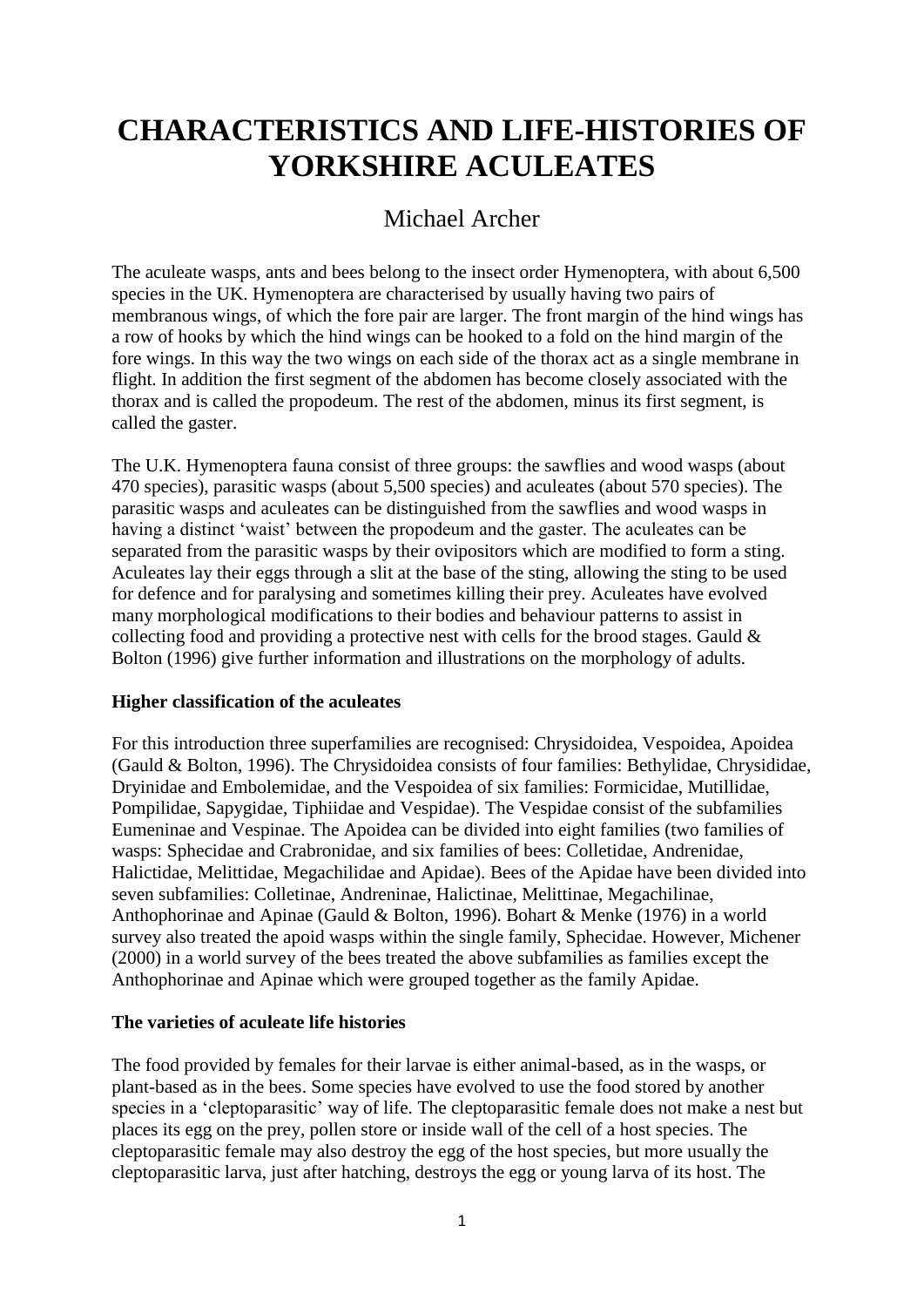cleptoparasitic larva then eats the provisions provided by the host female. Some species have a parasitoid life history: the parasitoid female places its egg so that on hatching it can feed upon the mature larva or pupa of its host.

Most species of aculeates have a solitary life-history in that each female makes her own nest (if a nest is made) and provides food for her offspring. After a cell has been mass provisioned, an egg is laid and the female leaves. Some species of solitary wasps and bees make their individual nests close to each other, maybe because of a shortage of appropriate nesting space, so that the nests appear as an aggregation. Nesting in aggregations and the increased adult activity may deter the entry of parasites, cleptoparasites and predators into nests. Aggregations may also arise because females return to nest in the natal nesting area, or even in their natal nests.

Aggregation nesting could evolve into communal nesting where several females of the same generation each build a separate nest but use a common entrance. The females do not cooperate in the rearing of each other's brood, but there could be beneficial consequences; there is a reduction in burrow excavation besides the increased difficulty for parasites and predators to enter the nest complex.

Where females show co-operative behaviour in rearing each other's brood they are called quasisocial species. In semisocial species closer co-operation between the females occurs with a reproductive division of labour. In subsocial species the female does not desert her brood at the egg stage but remains to guard the brood and provide food for her larvae as it is needed - gradual or progressive provisioning. The female then deserts. However if the female continues to remain with her brood until they emerge as adults then there is an overlapping of two generations, and the possibility of co-operation between parent and offspring. With such co-operation and a reproductive division of labour the state of eusociality has been reached.

Eusocial species show the following three characteristics:

1. Individuals of the same species co-operate in caring for the brood.

2. There is a reproductive division of labour with more-or-less sterile workers and fecund queen(s).

3. There is an overlap of at least two generations capable of contributing to colony labour.

If there is little or no morphological difference between the queen(s) and the workers then the species are called 'primitively eusocial'. If there are marked morphological differences between the queen(s) and workers then the species are called 'advanced eusocial'. The difference between solitary and social species is therefore not clear-cut but usually 'social' species is used to refer to eusocial species while species intermediate between solitary and eusocial species are called 'presocial' species.

In the following account, size is based on body length as follows: very small (less than 3mm), small (3-6mm), medium (6-10mm) and large (over 10mm).

#### **Six aculeate divisions**

Aculeates can be arbitrarily divided into six groups based on recording procedures and lifehistory differences: the DEB group, solitary wasps, solitary bees (including a few eusocial species), social wasps, social bees and ants which are all social. In the following accounts the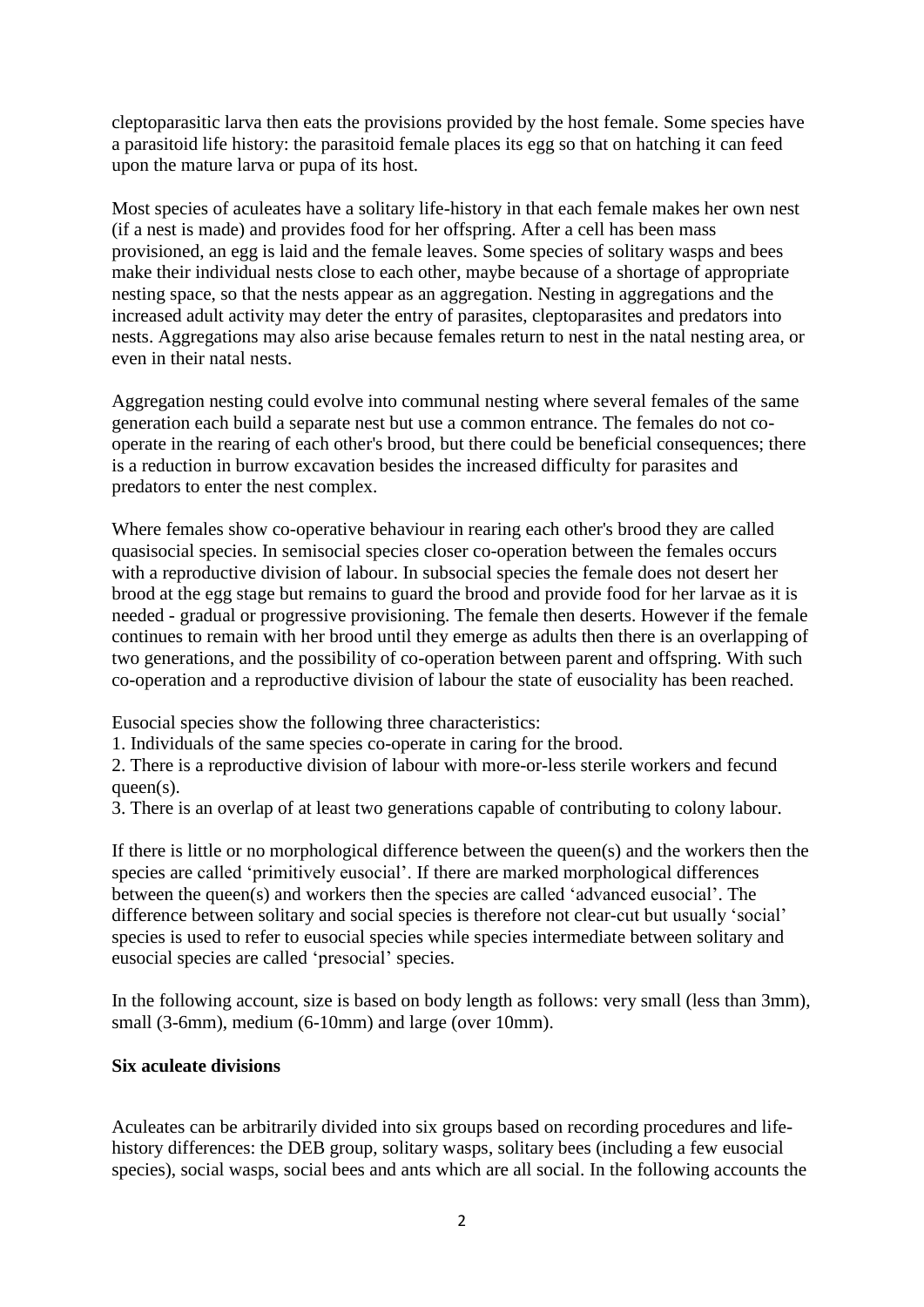list of species recorded from 2000-2019 are given followed by the other species that have recorded with the last year in which they were recorded. (E) indicates that a species is extinct or probably extinct in Yorkshire.

Pictures and British and Irish distribution of most species can be found on the web site: [www.bwars.com](http://www.bwars.com/)

The DEB group consists of three families: Dryinidae, Embolemidae and Bethylidae. The Dryinidae, and probably the Embolemidae, show a parasitoid life style. The female stings the host producing temporary paralysis before laying an egg. The larva, on hatching from the egg, partly or entirely enters the body of its host on which it feeds, eventually killing it. The Bethylidae show an ectoparasitoid life style, although they are normally referred to as predators. The female stings the host producing permanent paralysis or even death. The prey is then dragged to a secluded place when one or two eggs are laid on the prey. The female then leaves.

#### Family **Dryinidae**

Very small solitary wasps. Black, sometimes with lighter colours, e.g. brown, yellow, ivory, white. Males are winged. Females may be winged, wingless or with reduced wings. The adults are active from April until September, but mainly during the summer months. They are parasitoids on nymphal, rarely adult, Auchenorrhyncha Homoptera of the families Cicadellidae and Delphacidae. The female approaches the host which is gripped either by the pincer-like chelae of the fore leg, or for *Aphelopus*, by the fore and middle legs. The host is stung into temporary paralysis. An egg is laid between two of the host's abdominal segments. The host normally recovers and continues to move about. The egg hatches into a larva which feeds on the host. Feeding may be externally on or internally within the host. Later instars may develop outside the host within a sac, projecting from the abdomen of the host. The sac is formed of the cast skins of the developing larva. For *Aphelopus* the sac consists of a proliferation of the host's tissue and cast skins. The sac is often different in colour from the host. The larva eats out the contents of its host resulting in its death. The larva pupates in the soil or on the food plant of the host. The cocoon is made of very dense silk. Over-wintering is usually in the pupal stage. There may be one or two generations a year. Nationally: 7 genera with 34 species. 23 species in 4 genera currently present in Yorkshire. Many of the species were recorded in the 1990s and are still present in the 2000s. The DEBs have recruited very few recorders.

*Aphelopus atratus* (Dalman), *A. melaleucus* (Dalman), *A. nigriceps* Kieffer, *A. serratus* Richards. *Anteon ephippiger* (Dalman), *A. flavicorne* (Dalman), *A. fulviventre* (Halliday), *A. gaullei* Kieffer, *A. infectum* (Halliday), *A. jurineanum* Latreille, *A. pubicorne* (Dalman), *A. scapulare* (Halliday). *Lonchodryinus ruficornis* (Dalman).

*Aphelopus quercus* Olmi, 1992. *Anteon arcuatum* Kieffer, 1993; *A. brachycerum* (Dalman), 1991; *A. exiguum* (Haupt), 1986; *A. tripartitum* Kieffer; 1995. *Gonatopus bicolor* (Halliday), 1992; *G. clavipes* (Thunberg), 1990; *G. distinctus* (Kieffer), 1991; *G. distinguendus* (Kieffer), 1986; *G. lunatus* (Klug) 1985.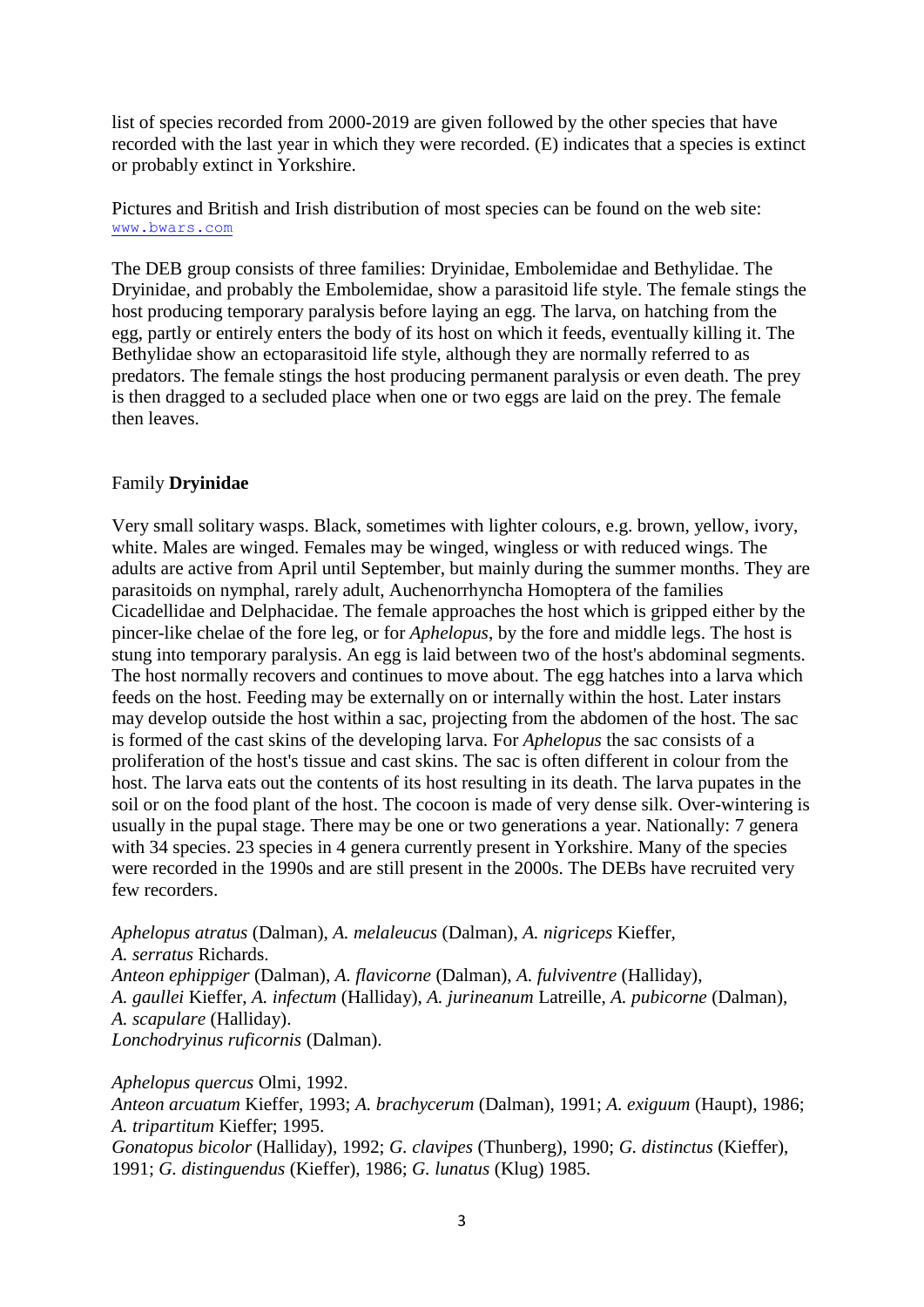# Family **Embolemidae**

Small reddish-brown solitary wasps. Males are winged and the females wingless. The adults are active from August until October and the females again during April and May. One British species with an unknown natural history also currently present in Yorkshire. A North American species is a parasitoid on a fulgorid homopteran with a dryinid-like life history.

*Embolemus ruddii* Westwood. 1990.

# Family **Bethylidae**

Very small solitary wasps. Males winged, rarely reduced. Females winged, wingless or with reduced wings. Adults usually black. The adults are active from April until October, but mainly during the summer months. They are external parasitoids on beetle or lepidopterous larvae. The host is rapidly paralysed and may be killed. It may be dragged or carried to a concealed place, or may already be in a concealed place, e.g. within rolled leaves or under bark. One or more eggs are laid on the host. The female may feed on the haemolymph that oozes from the sting punctures. The larvae feed externally on the host. The female may stay with the larvae until they mature. More than one generation may be reared on a large host. Females probably over-winter as adults.

Nationally: 8 genera with 15 native species, with a further species restricted to the Channel Islands, and several introduced species associated with granaries and storehouses. 4 species in 2 genera currently present in Yorkshire.

*Bethylus fuscicornis* (Jurine).

*Cephalonomia formiciformis* Westwood. 1991. *Bethylus cephalotes* Förster, 1999; *B. dendrophilus* Richards, 1987;

# **Solitary and Social Wasps and Ants**

The solitary wasps consist of the seven families: Chrysididae, Tiphiidae, Mutillidae, Sapygidae, Pompilidae, Sphecidae and Crabronidae, and one subfamily, Eumeninae. Each family or group of species specialises in a particular type of prey, e.g. spiders, aphids, caterpillars. Like the Bethylidae, some species of solitary wasps do not build a nest for their brood. Often, however the prey is already in a concealed space. The cleptine (Chrysididae) female chews a hole through the cocoon of its prey, a sawfly pupa, on which she lays an egg. Other chrysidids, sapygids and mutillids lay their eggs in the cells of other aculeate species. The tiphiids lay their eggs on beetles in their subterranean burrows. The sapygids are cleptoparasites on megachiline bees.

Some sphecids and pompilids drag their prey to a natural crevice like a beetle boring in wood or a hollow stem before laying an egg. The crevice is then sealed. Other sphecids and pompilids, after capturing their prey, temporarily conceal them before excavating their nests. Yet other sphecids and pompilids build their nests first before capturing prey. Cells are filled with one or several prey (mass provisioning). An egg is laid on the prey and the cell sealed. Eumenines lay their egg in the cell before the cell is mass-provisioned with prey. A few sphecids only provision the cell with a limited amount of prey, adding more prey as the larva grows (progressive provisioning) - the cell may be sealed between successive provisionings.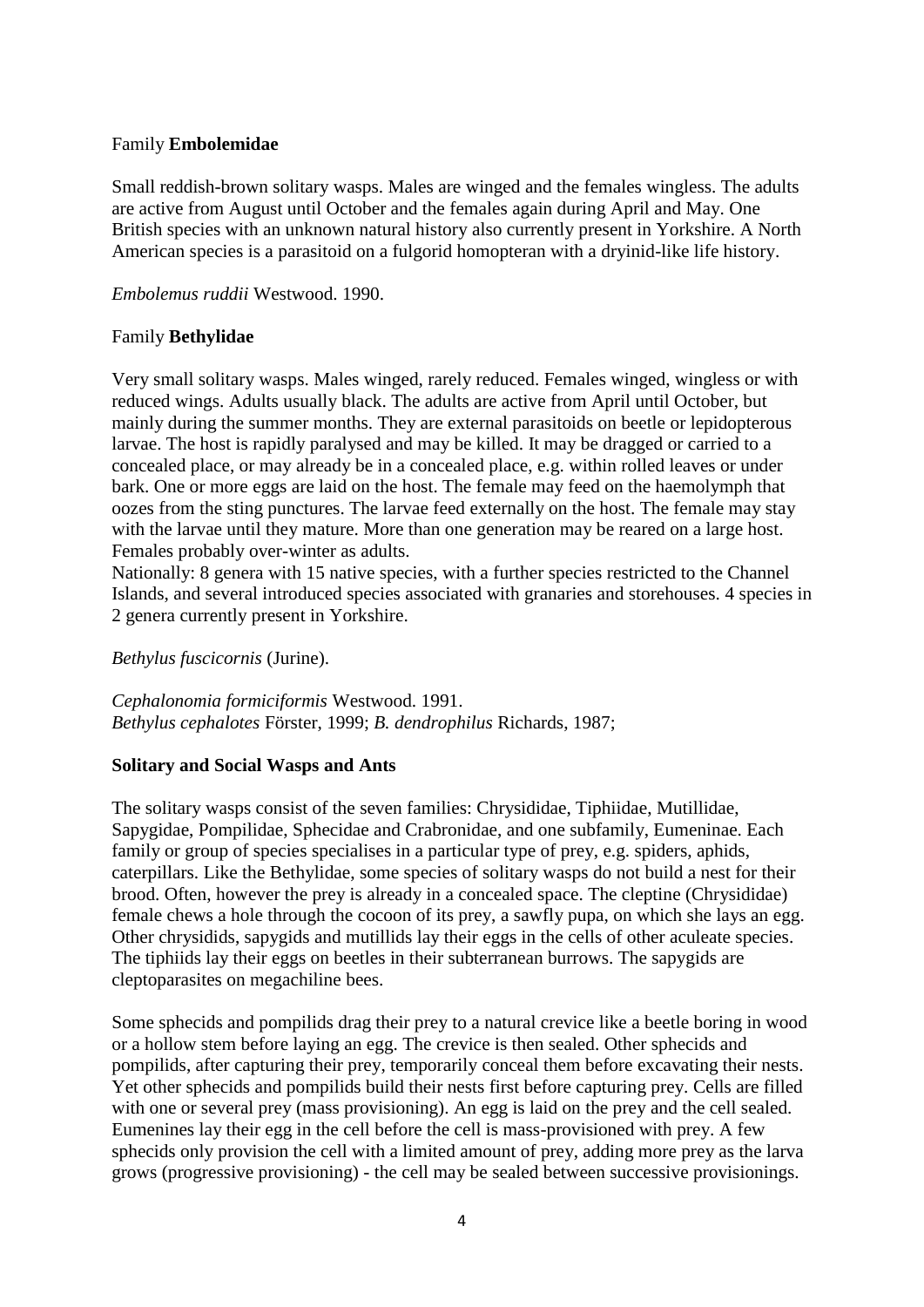The nests may be underground or aerial in hollow stems, old beetle borings in wood, nail holes in fence posts, or exposed on plants or hard surfaces. The burrow may lead to a single or several cells. The prey may be permanently paralysed or killed. A few species are cleptoparasitic on other solitary wasp species. Hunting for prey and nest building is carried out by the females.

# Family **Chrysididae**

These solitary wasps are often called cuckoo, or ruby-tailed, wasps. They have a heavilyarmoured, brightly-coloured cuticle. The apical gastral segments have been modified to form a thin, tubular structure that can be telescoped into the hind end of the gaster. In the female this tubular structure has been secondarily modified to act as an ovipositor. They have a parasitic life-history.

# Subfamily **Cleptinae**

Small brightly coloured wasps. The female has four visible gastral segments and the male five visible segments. The female searches for the cocooned prepupa or pupa of a tenthredinid sawfly. On finding a host cocoon the female bites a small hole in the wall. She then inserts her ovipositor and lays a single egg on the prepupa or pupa. The hole is sealed with mucilage and the larva, on hatching, feeds on the host. Nationally: 1 genus with 2 species, 1 species currently present in Yorkshire. *Cleptes semiauratus* (Linnaeus).

*Cleptes nitidulus* Fabricius, 1850. (E)

# Subfamily **Chrysidinae**

Small to medium-size wasps. Cuticle brightly metallic-coloured which may be purple, blue, green and red. The female and male have three visible gastral segments. Their hosts belong to aculeate subfamily Eumeninae and family Sphecidae. The hosts nest in the ground, in cavities in wood and in mud cells attached to a firm structure such as a wall. The female enters the host's nest and lays an egg in each available cell. On hatching, the larva usually eats the egg or young larva of the host, before the food store (cleptoparasitic life-history). In some species the larva feeds only on the larva of the host and eventually kills it (parasitoid life-history). Adults can adopt a rolled-up defensive posture when threatened. Nationally: 11 genera with 38 species. 17 species in 7 genera currently present in Yorkshire.

*Elampus panzeri* (Fabricius) *Hedychridium ardens* (Latreille), *Pseudomalus auratus* (Linnaeus), *P. violaceus* (Scopoli). *Chrysis angustula* Schenck, *C. corusca* Valkeila, *C. ignita* (Linnaeus), *C. impressa* Schenck, *Chrysis ruddii* Shuckard, *Chrysis vanlithi* Linsenmaier, *C. viridula* Linnaeus. *Chrysura radians* (Harris). *Trichrysis cyanea* Lichtenstein.

*Omalus aeneus* (Fabricius). 1997. *Hedychridium cupreum* (Dahlbom), 1997. *Chrysis mediata* Linsenmaier, 1948. (E).

# Family **Tiphiidae**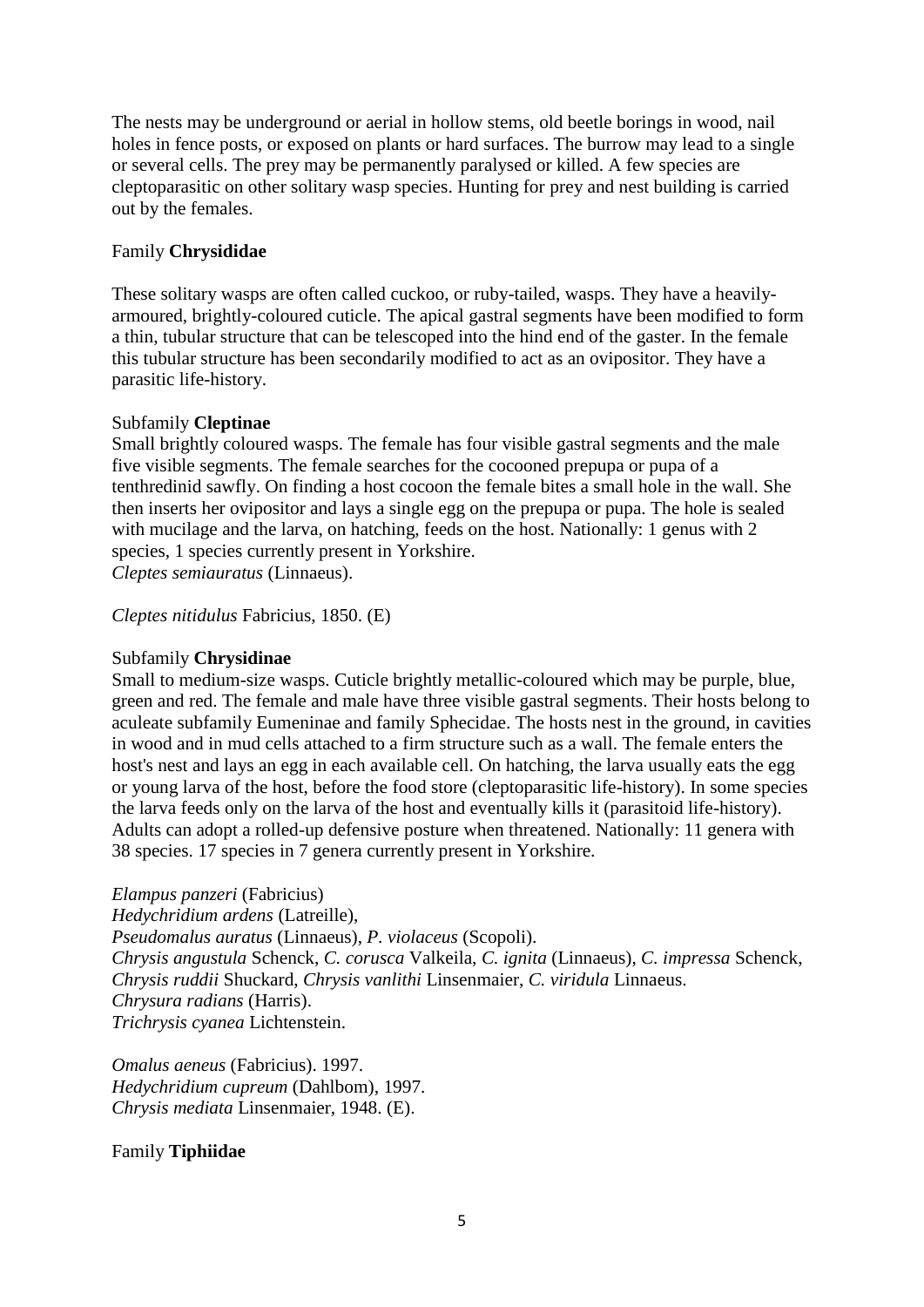# Subfamily **Tiphiinae**

Small to large, black, solitary wasps. The larvae of this species are parasitoids on scarabaeid beetle larvae (*Aphodius, Rhizotrogus, Anisoplia*). The female burrows into the soil to find a usually mature larval host in its cell. The wasp burrows below the host's cell before breaking into it, where she stings the larva and kneads it with her mandibles. An egg is laid usually on the lateral or ventral surface of the host in a fold of the cuticle. The paralysis is temporary, lasting 20-40 minutes, after which the larva becomes active, usually sufficiently so to continue feeding on grass roots. The larva takes about three weeks to eat its host. Pupation takes place in the host's cell. Probably one generation a year. Nationally: 1 genus with 2 species. Currently 2 species present in Yorkshire.

*Tiphia femorata* Fabricius, *T. minuta* Van der Linden.

# Subfamily **Methochinae**

Medium-size black, solitary wasps with the female having a red thorax, propodeum and part of the antenna. Female wingless. The larvae are parasitoids on larvae of tiger beetles (*Cicindela*). The female runs over the surface of the ground looking for the burrow of its host. When found, the wasp allows the host's larva to grasp her around her heavily-armoured thorax. As the host comes out of its burrow the wasp bends its gaster down and stings the larva below the head capsule. The larva is quickly immobilised and the wasp then pulls it deep into the burrow where she lays a single egg on the ventral side, usually behind the coxae of the hind legs. The wasp fills the burrow with grains of sand, small twigs and small fibrous pieces of humus before leaving. Probably one generation a year. Nationally: 1 species, also currently present in Yorkshire.

#### *Methocha articulata* Latreille.

#### . Family **Mutillidae**

#### Subfamily **Myrmosinae**

Female small and male small to medium-size solitary wasps. The male is black and the female red with a black head and black bands on the gaster. Female wingless. The larva is probably a parasitoid, rather than a cleptoparasite, on various groundnesting sphecid wasps and halictid bees. The female runs over the surface of the ground searching for the burrows of its hosts. Nationally: 1 species, also currently present in Yorkshire.

#### *Myrmosa atra* Latreille.

# Subfamily **Mutillinae**

Medium-size to large solitary wasps. Black with much of the thorax red and bands of silvery hairs on the gaster. The larva is a parasitoid on various ground-nesting wasps and bees. Nationally: 2 genera with 2 species*.* Currently 1 species 1in Yorkshire.

# *Mutilla europaea* Linnaeus, 1997.

# Family **Sapygidae**

Medium-size to large wasps. Black, often with red, yellow or white markings. The larvae are cleptoparasites on solitary bees of the genera *Osmia* and *Chelostoma*. The female introduces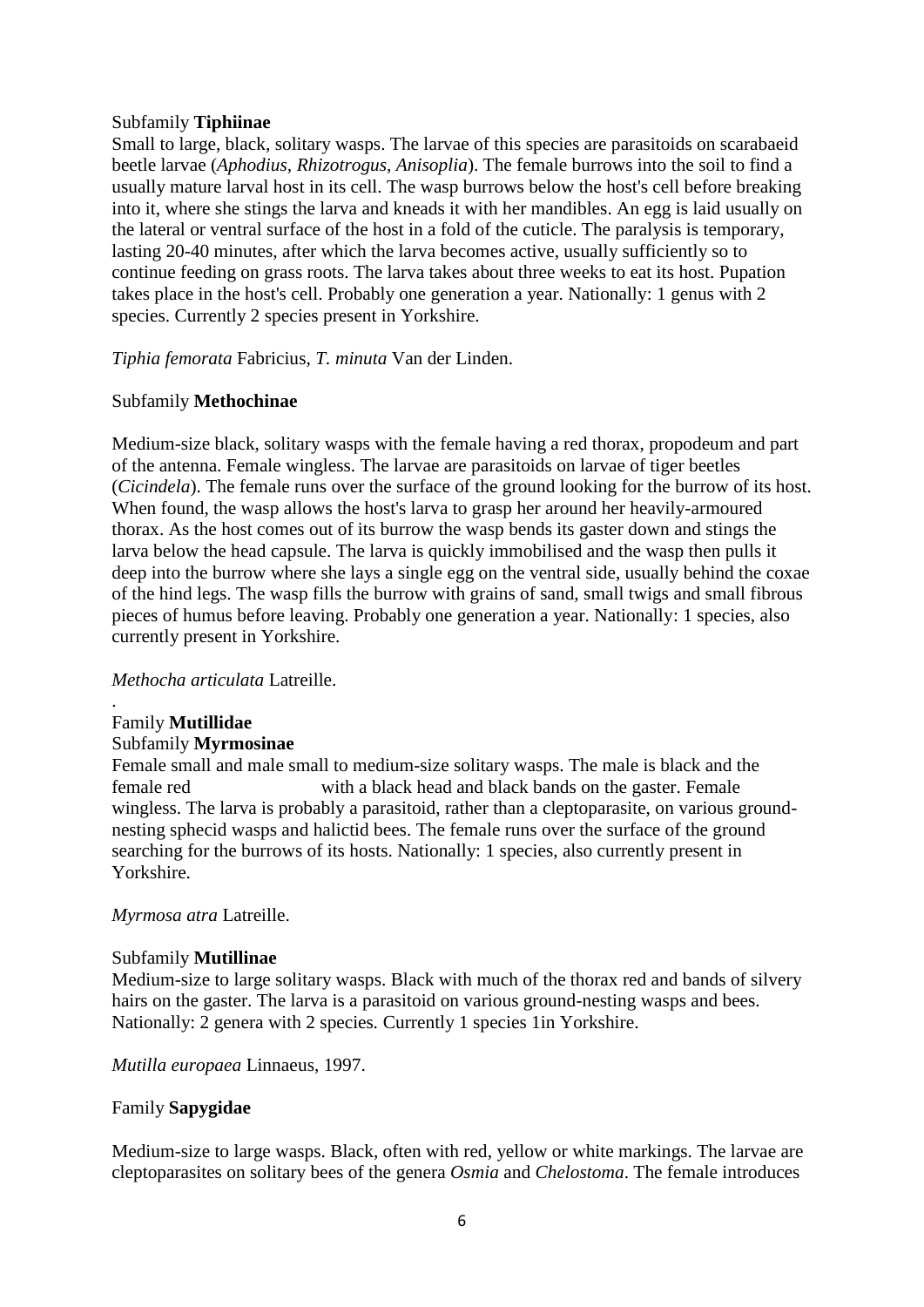an egg into the cell of its host by using her sting to penetrate the cell wall. On hatching, the first instar larva, although without legs, is active and destroys the host's egg with its large mandibles. The larva then moults into the next instar which has smaller mandibles and feeds on the host's provisions. Probably one generation a year. Nationally: 2 genera with 2 species, both currently present in Yorkshire.

*Sapyga quinquepunctata* (Fabricius).

*Monosapyga clavicornis* Linnaeus. 1996

# Family **Formicidae**

The advanced eusocial ants have diverse life-cycles lasting more than one year. Their nests are found in dead wood, or, more usually, in the soil, often under a stone, or raised above the ground in a mound of earth or plant debris. Typically, the colony consists of one or more queens with a large number of workers and brood. Males and new queens are reared seasonally. The most common life-cycle starts with the mating flight after which the males die and the fertilised queens shed their wings and enclose themselves in an earthen cavity. Eggs are laid and the larvae are fed by the queen on the degeneration products of her flight muscles. The first brood consists of workers which help the queen to rear further broods. The larvae are fed by the workers on a wide variety of foods of animal and vegetable origin. The larvae are housed in chambers built by the workers. Pupation occurs within the chambers. Adult emergence from the cocoons, when present, usually cannot take place without assistance from the workers. When the colony reaches a certain size new queens and males are reared. The colony, however, does not end with the production of the sexuals but can continue for several years rearing further sexual broods. This basic life-cycle can show variations. The newly mated queen may return to the natal colony rather than starting a new colony. Such colonies eventually undergo fission with queens and workers leaving the parent colony to form a new colony. In some species, the newly mated queen penetrates the colony of a different species, usually killing the host queen. The intruder queen lays her eggs which are reared by the host workers. The workers of the intruder queen gradually replace the host workers which eventually all die. Such a life-cycle is call 'temporary social parasitism'. In `permanent social parasitism' (or inquilinism) the intruder queen generally does not lay eggs that become workers, but only lays eggs which become new queens or males, like the social parasites of social wasps and bees.

# Genus **Myrmica** Latreille, 1804

Yellowish-brown, blackish-brown to reddish-brown ants. Queens medium-size, workers and males small. Nesting in tree stumps, under stones or in banks. Colonies are relatively small with one or a few queens, and from a few hundred to at least 1000 workers. Forage on the ground and 'milk' aphids. Mating flights occur during the summer. Nationally: 12 species with 6 species in Yorkshire.

*M. rubra* (Linnaeus), *M. ruginodis* Nylander, *M. sabuleti* Meinert, *M. scabrinodis* Nylander, *M. sulcinodis* Nylander.

*M. lobicornis* Nylander, 1992.

# Genus **Leptothorax** (Mayr, 1855)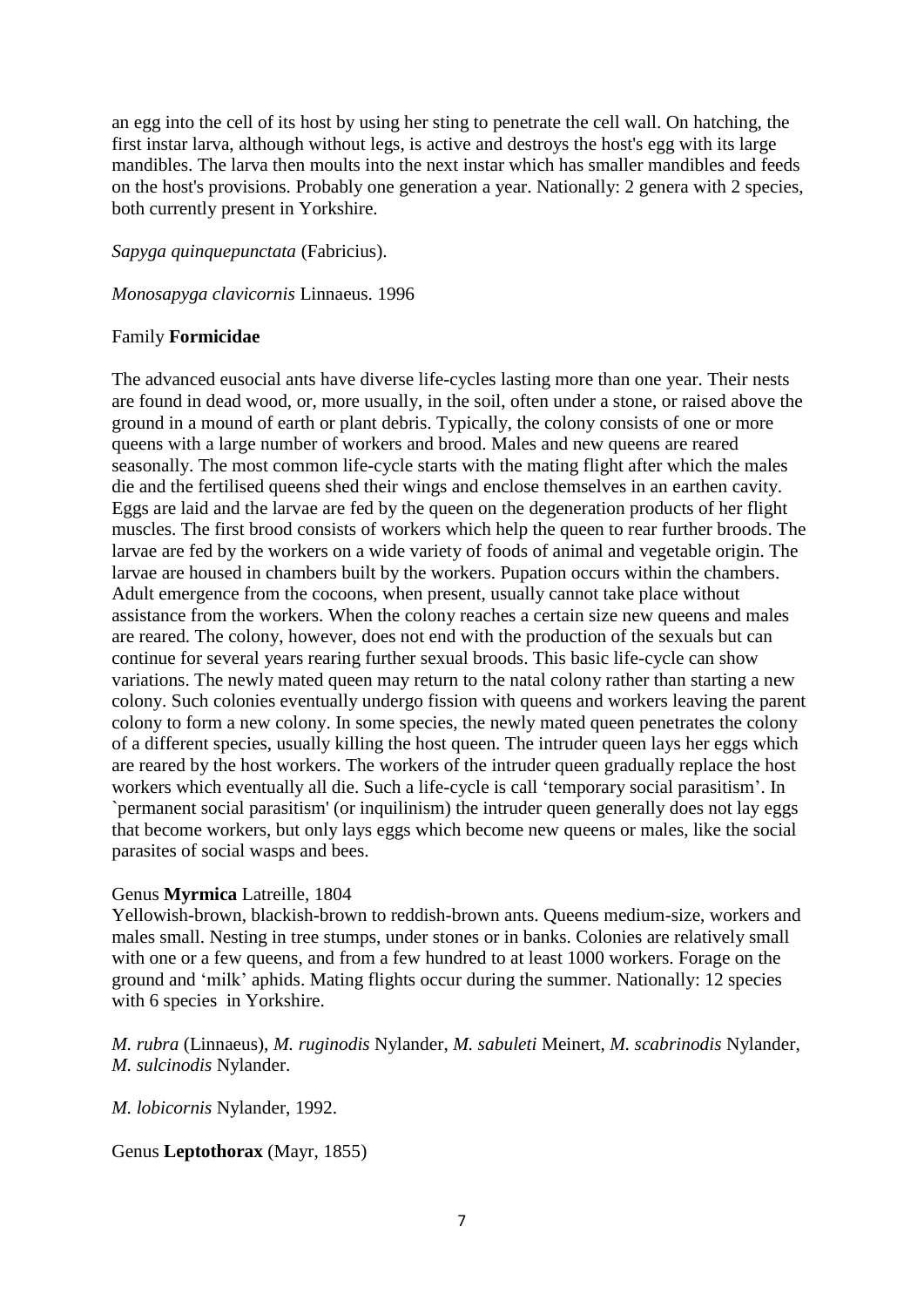Reddish to brownish-yellow, to almost black, small ants. Colonies with one to several queens and 25-60 workers. Subterranean nesters in open woodland and moorland, in places such as under dry peat, rock crevices, under stones and bark, and in fallen trees. Mating flights in July. Workers are predatory on small insects and also scavenge on dead insects. Nationally: 5 species, including 1 species restricted to the Channel Islands. 1 species in Yorkshire.

*Leptothorax acervorum* (Fabricius). 1996.

#### Genus **Lasius** Fabricius, 1804

Yellow to black ants. Queens medium-size, workers and males small. They forage for honeydew from aphids but are also carnivores and scavengers. Subterranean nesters, but also in tree stumps and old walls, forming large colonies with one to several queens and a few hundred to a few thousand workers. Workers of *L. flavus* seldom come to the surface. *L. niger* founds new colonies by a single queen and *L. flavus* by several queens. Mating flights usually during late summer, sometimes into early autumn. Nationally: 13 species, including 1 species restricted to the Channel Islands. 7 species in Yorkshire.

*L. flavus* (Fabricius), *L. neglectus* Van Loon *et al.*, *L. niger* (Linnaeus), *L. platythorax*  (Nylander).

*L fulginosus* (Latreille), 1928 (E); *L. mixtus* (Nylander), 1937 (E) *L umbratus* (Nylander), 1937. (E)

#### Genus **Formica** Linnaeus, 1758

Bicoloured red to dark brown or black ants (*F. lugubris*, *F. rufa*), or uniform brownish-black ants (*F. fusca, F. lemani*). Workers small to medium-size and queens and males medium-size (*F. fusca, F. lemani*) or workers small to medium-size and queens and males medium-size to large (*F. lugubris, F. rufa*). Nesting in banks, under stones or in tree stumps (*F. fusca, F. lemani*) or making mound nests of leaf and twig litter in clearings at the edges of pine and oak woodland *(F. rufa*), or semi-open woodland on undulating ground (*F. lugubris*). Colonies small with one or several queens and up to 500 workers (*F. fusca, F. lemani*), or large with many queens and 100,000 - 400,000 workers (*F. rufa, F. lugubris*). Forage 'milk' aphids besides being carnivorous and scavengers. Mating flights in late summer (*F. fusca, F. lemani*) or early summer (*F. rufa*). Colony foundation by a single queen or colony fission (*F. fusca, F. lemani*), or by colony fission and as temporary social parasites (*F. rufa* on *F. fusca*, *F. lugubris* on *F. lemani*). Nationally: 11 species with 4 species currently present in Yorkshire.

*Formica fusca* Linnaeus, *F. lemani* Bondroit, *F. lugubris* Zetterstedt, *F. rufa* Linnaeus.

#### Genus **Formicoxenus** Mayr, 1855

Reddish-yellow to brown ants. Queens small, workers and males very small to small. A guest ant in nests of *F. rufa* and *F. lugubris*. Small colonies with up to 100 individuals nesting in hollow twigs in the interior of the host colony. Does not prey on its host. Mating flight from late summer to early autumn. Nationally: 1 species, also present in Yorkshire.

*F. nitidulus* (Nylander).

#### Family **Pompilidae**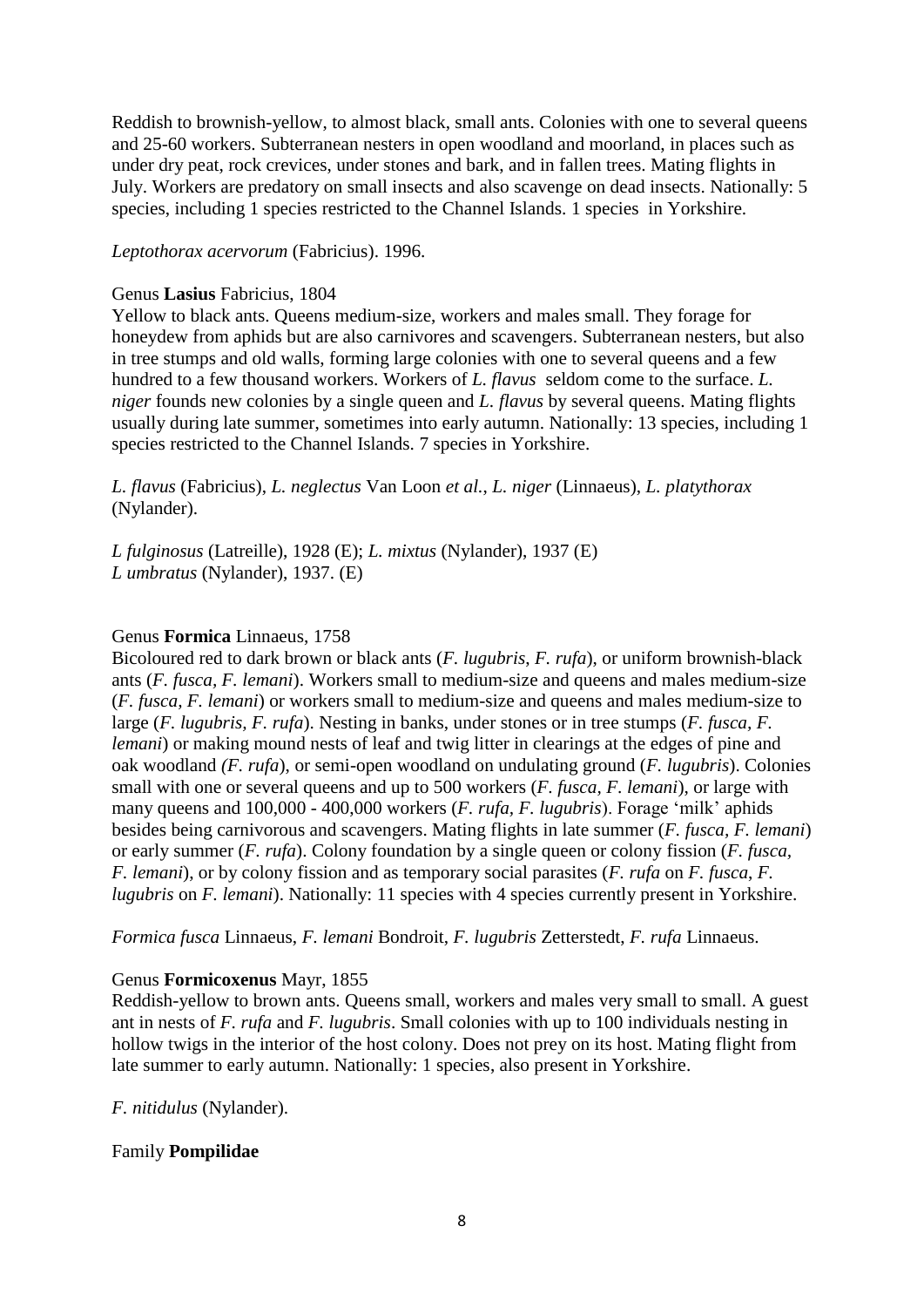Solitary species known as spider or spider-hunting wasps. With their long legs they are usually seen making short rapid movements across bare ground and through short vegetation during warm, sunny weather. The female hunts for spiders as food for the larvae. See Day (1988) for details of prey. One spider is provided for each larva. The female paralyses its prey and then usually carries or drags it across the ground to a place for temporary concealment or to a previously prepared nest site. Once the prey is in a cell an egg is laid on it and often the burrow to the cell is blocked. On hatching, the larva punctures the host's integument and begins to suck its blood. The spider eventually dies. Over-wintering is usually as a mature larva. There may be one or several generations a year. Nationally: 15 genera with 44 species (3 species restricted to the Channel Islands). 25 species in 11 genera in Yorkshire.

#### Genus **Dipogon** Fox, 1897

Medium-size black wasps. Aerial nesters in cavities, e.g. deserted insect borings in wood, hollow stems and mortar. Nationally: 3 species with 2 species currently present in Yorkshire.

#### *D. subintermedius* (Magretti), *D. variegatus* (Linnaeus).

#### Genus **Auplopus** Spinola, 1841

Medium-size black wasps with white marks on the face of the male. Make mud cells in sheltered situations such as under stones and in hollow plant stems. Several cells are built in contact with each other. Nationally: 1 species, also currently present in Yorkshire.

*A. carbonarius* (Scopoli).

#### Genus **Caliadurgus** Pate, 1946

Medium-size black wasps with some red on the anterior pat of the gaster. Subterranean nester, excavating a short, vertical burrow in dry sandy, or sandy-clay, soils. Nationally: 1 species, also nt in Yorkshire.

*C. fasciatellus* (Spinola). 1999.

#### Genus **Priocnemis** Schiødte, 1837

Small to large wasps. Black or black with red on the anterior part of the gaster. Subterranean nesters, often in clay soils, usually in woodlands. *P. parvula* nests in sandy soils including heathlands. *P. perturbator* and *P. susterai* also nest in lighter, including sandy, soils. Little is known about their nesting habits, but nests may contain several cells. Nationally: 13: species with 9 species in Yorkshire.

*P. cordivalvata* Haupt, *P. exaltata* (Fabricius), *P. gracilis* Haupt, *P parvula* Dahlbom, *P. perturbator* (Harris), *P. schioedtei* Haupt, *P. susterai* Haupt.

*P. fennica* Haupt, 1994; *P. hyalinata* (Fabricius), 1991.

#### Genus **Pompilus** Fabricius, 1798

Small to medium-size black wasps with short grey hair. Subterranean nester in open sandy soils. The prey is temporarily buried whilst a nest burrow is partially excavated. The prey is then carried to the burrow. The burrow is extended and the prey placed in a terminal cell. Nationally: 1 species, also currently present in Yorkshire.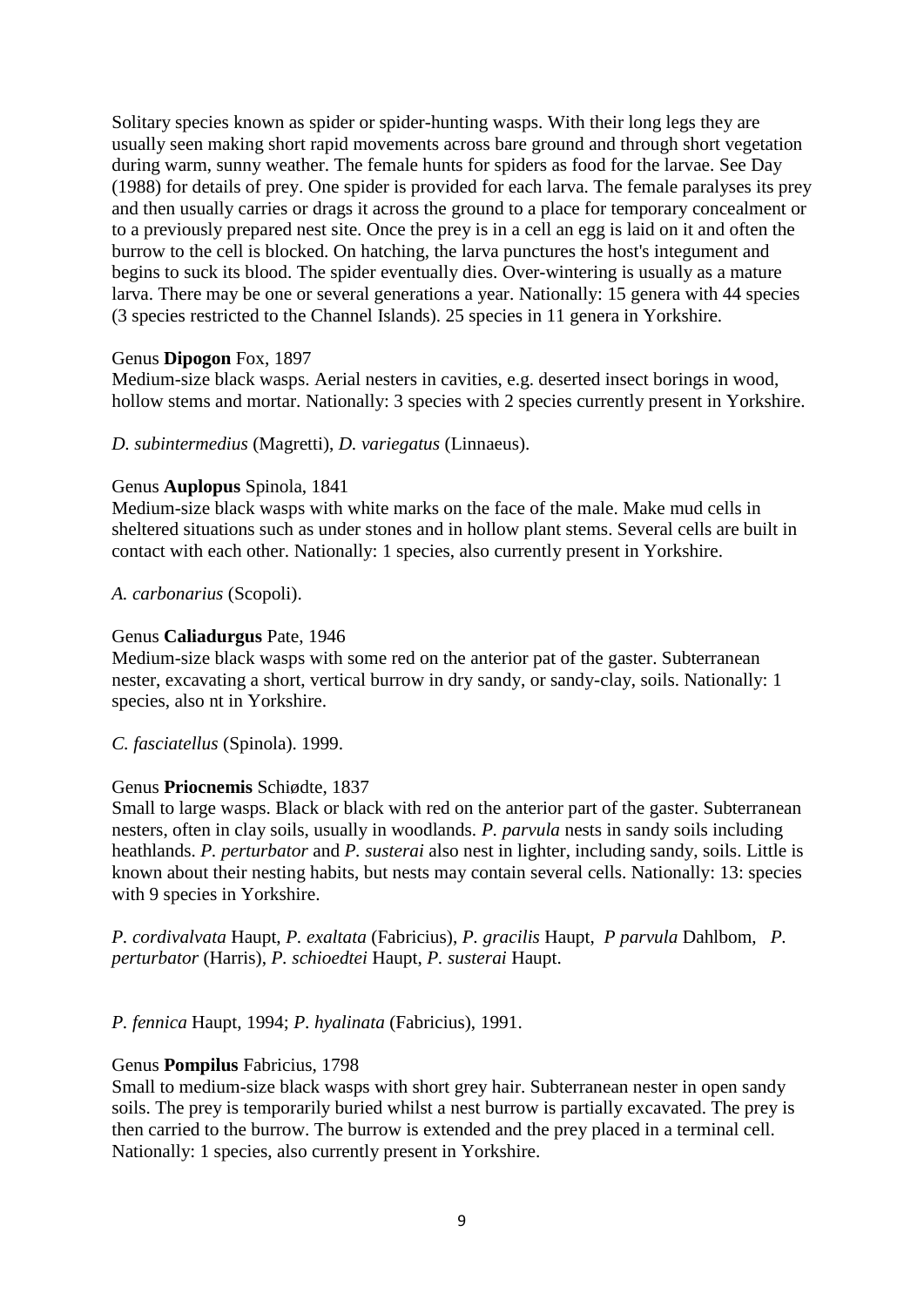# *P. cinereus* (Fabricius).

### Genus **Agenioideus** Ashmead, 1902.

Small black wasps. Cavity nesters usually in an aerial position. Nationally: 2 species (1 species restricted to the Channel Islands). 1 species currently present in Yorkshire.

# *A. cinctellus* (Spinola).

# Genus **Arachnospila** Kincaid, 1900

Small to medium-size black wasps with red on the anterior part of the gaster. *A. anceps* and *A. trivialis* are subterranean nesters usually in sandy soils. The prey is hidden on a plant whilst a short burrow is excavated. *A. spissa* uses the nest burrow of its prey. Nationally: 7 species, with 3 species currently present in Yorkshire.

*A. anceps* (Wesmael), *A. spissa* (Schiødte), *A. trivalis* (Dahlbom).

# Genus **Evagetes** Lepeletier, 1845

Medium-size black wasps with red on the anterior part of the gaster. Cleptoparasitic on other subterranean nesting Pompilidae. The female enters the cell of its host, eats the egg and substitutes its own. The cell is then closed. Nationally: 4 species (1 species restricted to the Channel Islands), with 1 species currently present in Yorkshire. *E. crassicornis*.

# Genus **Anoplius** Dufour, 1834

Medium-size to large wasps. Black or black with red markings on the gaster. *A. infuscatus* and *A. viaticus* are subterranean nesters excavating a short burrow in open, sandy soils. Prey is temporarily stored among vegetation whilst a burrow is excavated. *A. concinnus* and *A. nigerrimus* are crevice nesters. *A. concinnus* enlarges cavities beneath stones and *A. nigerrimus* uses hollow plant stems, snail shells and deserted aculeate burrows. Nationally: 5 species, with 4 species currently present in Yorkshire.

*A. concinnus* (Dahlbom), *A. infuscatus* (Vander Linden), *A. nigerrimus* (Scopoli), *A. viaticus* (Linnaeus).

# Genus **Episyron** Schiødte, 1837

Medium-size to large wasps. Black with red on the hind leg and white markings on the gaster. Subterranean nester in open sandy soils. The prey is temporarily stored on a plant whilst the burrow is excavated. Nationally: 1 species, also currently present in Yorkshire.

# *Episyron rufipes* (Linnaeus).

# Genus *Ceropales* Latreille, 1802

Medium-size black wasps with yellow markings and reddish legs. Cleptoparasitic on other species of pompilid. The female intercepts the host pompilid carrying a paralysed spider. The host female is driven away, after which an egg is inserted into the lung-book of the spider. The host pompilid returns to her prey and continues to provision her nest. On hatching, the larva of *Ceropales* first destroys the host egg before feeding on the spider. Nationally: 2 species with 1 in Yorkshire.

*C. maculata*, 1950. (E)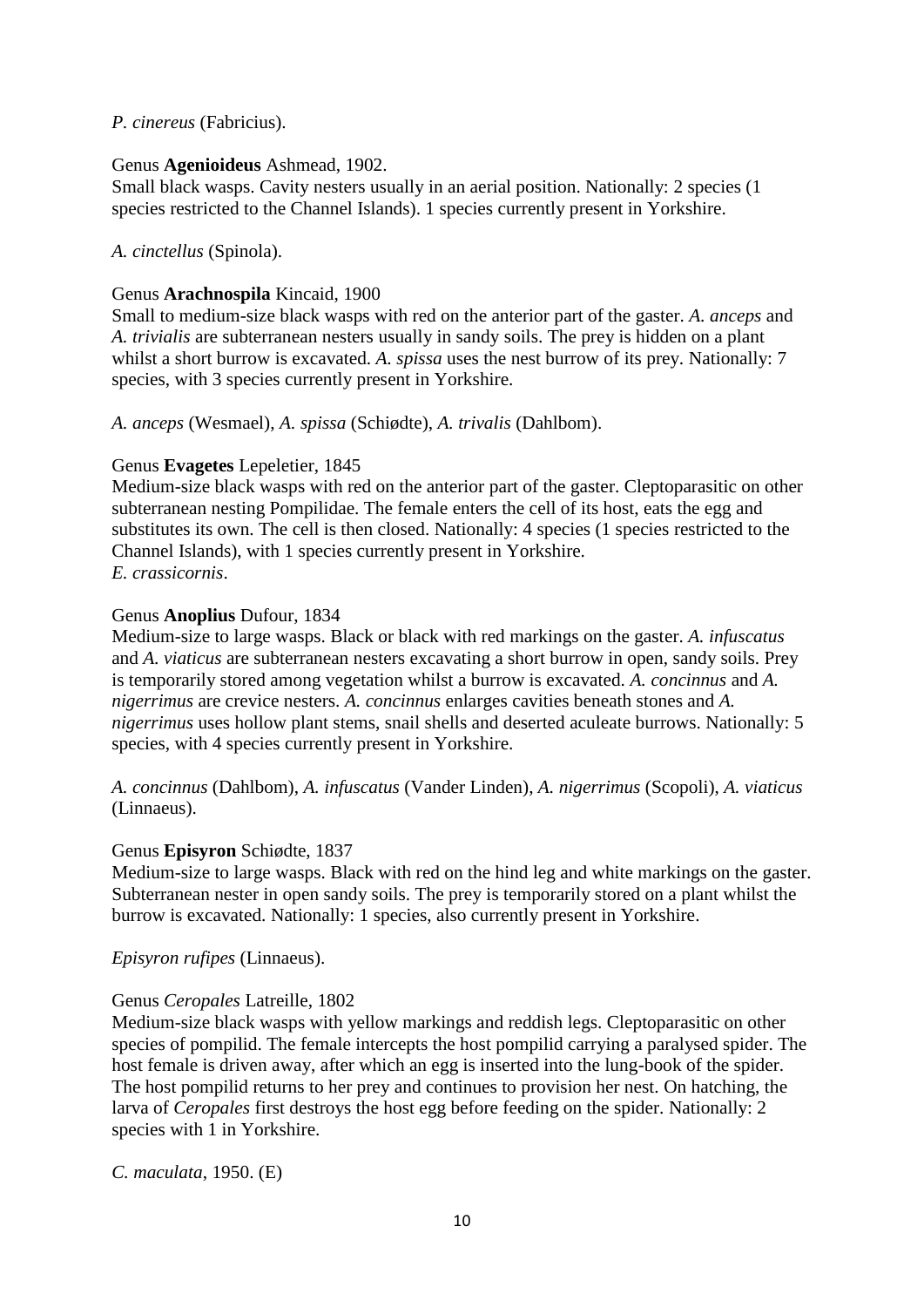### Family **Vespidae**

### Subfamily **Eumeninae**

Solitary, narrow-bodied wasps. Black with yellow or whitish-yellow bands and spots. They fold their fore-wings longitudinally when at rest. Adults are predatory, hunting the larvae of moths and beetles to feed their offspring. The female searches for a nest site, building a nest of a few cells and provisioning each cell with prey. One egg is laid at the end of a thread which is attached to the top of the cell before provisioning starts. After each cell is provisioned with several prey items it is sealed. Over-winters in the prepupal stage in the cell. One or more generations a year. Nationally: 9 genera with 23 species (including 1 species restricted to the Channel Islands and in addition 2 vagrant species). 12 species in 3 genera in Yorkshire.

# Genus **Ancistrocerus** Wesmael, 1836

Medium-size to large wasps. Aerial nesters, as tube-dwellers in plant stems, e.g. bramble, elder; crevices, e.g. old walls, holes in dead wood, and man-made objects, e.g. hole of cotton reel, gap between books. Each nest consists of two to eight linearly-arranged cells separated from one another by clay partitions. *A. oviventris* builds its nest on the surfaces of walls or other hard materials. *A. scoticus* also builds cells entirely of clay in crevices, e.g. holes in the ground, behind bark, in hollow plant stems. Usually the nest consists of 3-5 cells made of clay. Nationally: 9 species, with 8 species in Yorkshire.

*A.gazella* (Panzer), *A. oviventris* (Wesmael), *A. parietinus* (Linnaeus), *A. parietum* (Linnaeus), *A. scoticus* (Curtis), *A. trifasciatus* (Müller).

*A.antilope*, (Panzer), 1973; (E) *A. nigricornis*, (Curtis), 1955. (E)

# Genus **Odynerus** Latreille, 1802

Medium-size to large wasps. Subterranean nesters. Nationally: 4 species, with 1 species currently present in Yorkshire.

*O. spinipes* (Linnaeus).

#### Genus **Symmorphus** Wesmael, 1836

Medium-size to large wasps. Aerial tube-dwellers, usually in hollow plant stems, e.g. bramble, elder. Nationally: 4 species, with 3 species in Yorkshire.

*S. bifasciatus* (Linnaeus), *S*. *gracilis.*

*S. crassicornis* (Panzer), 1932. (E)

#### Subfamily **Vespinae**

The advanced eusocial wasps have an annual life-cycle in the British Isles. Adults feed on material containing carbohydrates such as tree sap, nectar, honeydew and steal honey from colonies of bumble bees. Overwintering fertilised queens emerge in the spring and build a nest from wood fibres which are macerated and mixed with saliva to form a pulp. The nest sites vary according to the species but may be underground, usually in an abandoned small mammal burrow, or aerial under an overhang, in a hollow tree, in a hedge, or inside a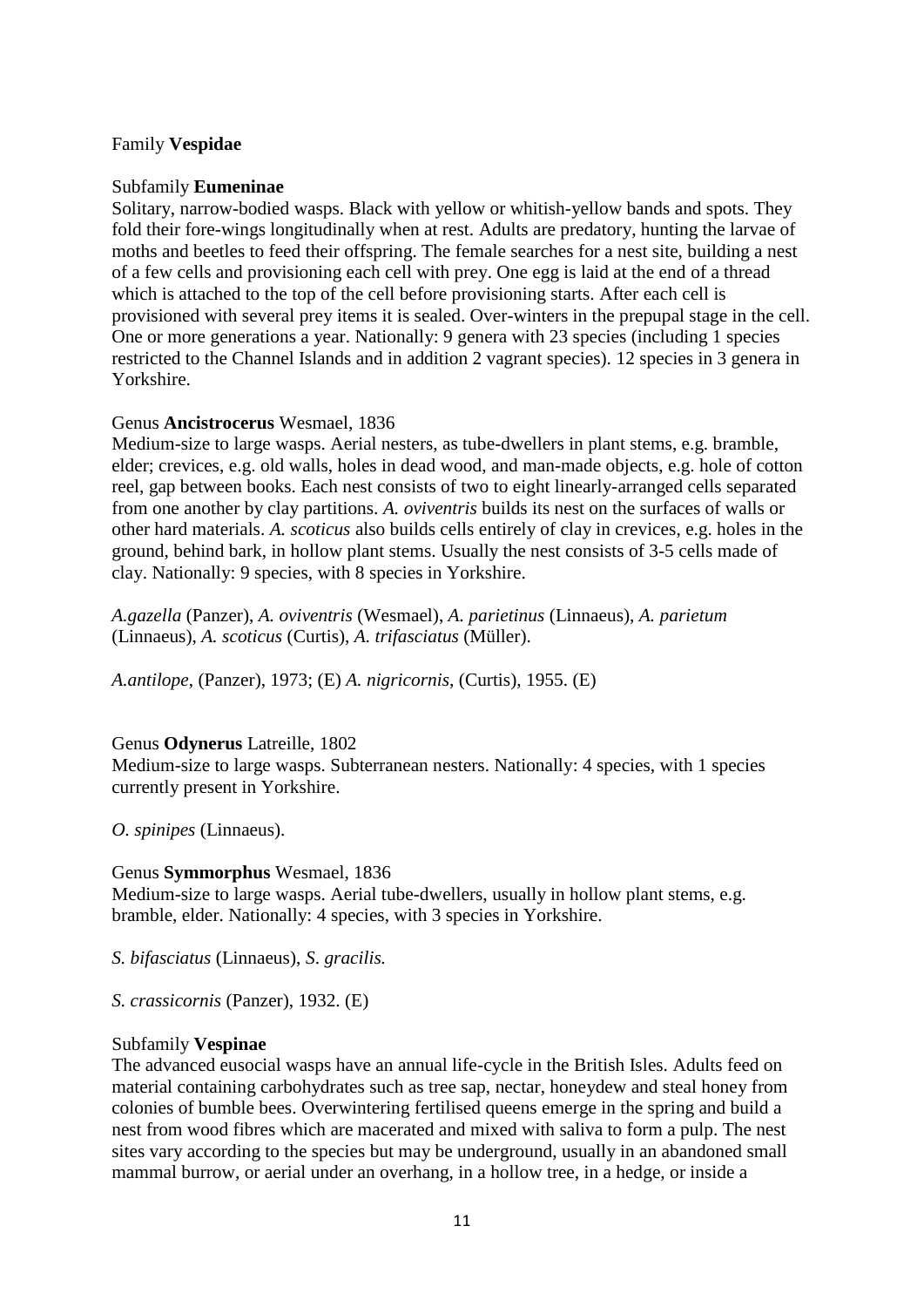building. The nest consists of combs of hexagonal cells which open downwards, and are surrounded by an envelope. The queen feeds the larvae on macerated insects and spiders. The first brood develop into adult workers. These workers build further combs and look after the brood hatching from more queen eggs. Later in the season combs of larger cells are built in which the new queens are reared. Males are usually reared in the smaller cells; but sometimes also in the large cells. Males and new queens leave the colonies and, after mating, the queens enter over-wintering sites in sheltered places e.g. under bark and stones, and the males die. The workers gradually all die. One species does not build its own nest but takes over, or usurps, a young colony, usually with just a few workers, of another species. Such a species is called a social parasite or a cuckoo. The cuckoo queen kills the host queen and uses the workers of the host species to rear a brood of new cuckoo queens and males. The cuckoo species does not produce workers. The queens of non-cuckoo species often attempt to usurp the queen of another colony, usually of the same species but sometimes of a different species. Nationally: 4 genera with 9 species, also in Yorkshire.

#### Genus **Dolichovespula** Rohwer, 1916

Large black and yellow wasps. Nests normally aerial on branches of trees or shrubs, in bird boxes, under eaves of a house or under overhanging earth banks. Colonies of *D. sylvestris* may be underground in existing cavities at, or near, the surface of the ground. Small colonies with, on average, about 200-300 workers at maximum size. Colonies usually from April to August. Nationally: 4 species, all currently present in Yorkshire. *Dolichovespula media* and *D. saxonica* are recent arrivals in Britain from Europe, and are still enlarging their ranges.

#### *D. media* (Retzius), *D. norwegica* (Fabricius), *D. saxonica* (Fabricius), *D. sylvestris* (Scopoli).

Genus **Paravespula** Blüthgen, 1938 (Now usually placed in genus *Vespula.* Large black and yellow wasps. Nests usually in deep underground cavities which they enlarge. Sometimes nests are aerial in enclosed spaces, e.g. in cavity walls, attics, hollow trees. Large colonies with, on average, about 1600-2000 workers at maximum size. Colonies usually from April until October. Nationally: 2 species, also currently present in Yorkshire.

# *P. germanica* Blüthgen, *P. vulgaris* (Linnaeus).

#### Genus **Vespa** Linnaeus, 1758

A large brown and yellow wasp usually known as a hornet. Aerial nests are found in hollow trees, roof spaces and outhouses. Some colonies are started in cavities underground but later re-located to aerial sites. Small colonies with, on average, about 190 workers at maximum size. Colonies usually from April until October. Nationally: 1 species, also currently present in Yorkshire.

#### *V. crabro* Linnaeus.

#### Genus **Vespula** Thomson, 1896

Large black and yellow wasps. *V. austriaca* is a social parasite on *V. rufa*. Nests usually in shallow underground cavities, often under the leaf litter or tufts of grass. A few nests are aerial e.g. in bird boxes, cavity walls, outhouses. Small colonies with, on average, about 160 workers at maximum size. Colonies usually from April until August. Nationally: 2 species, also in Yorkshire.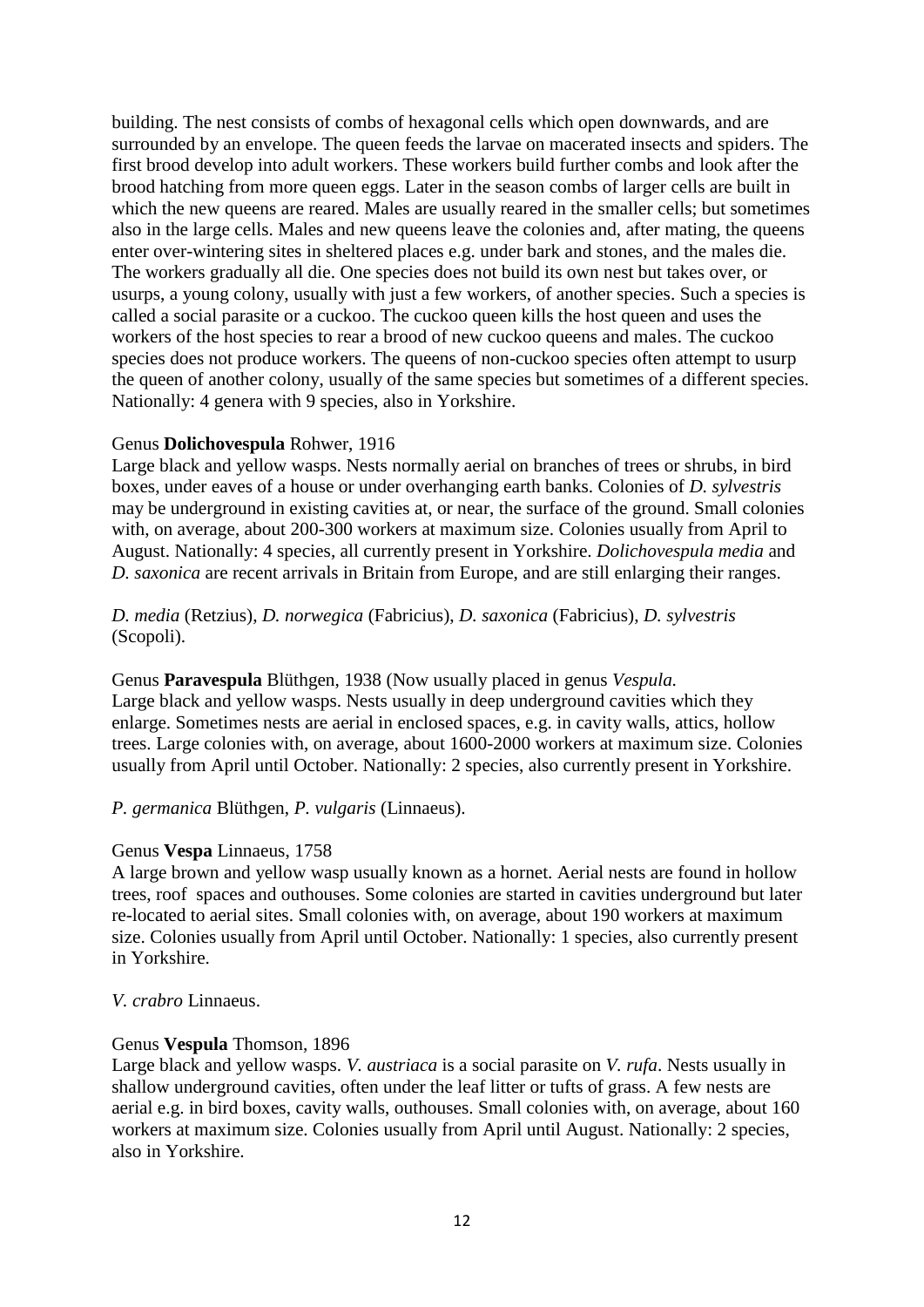*V. rufa* (Linnaeus).

*V. austriaca* (Panzer), 1994.

# Family **Sphecidae** Genus **Ammophila** Kirby, 1798

Large black wasps with red markings on the gaster, which has an elongate petiole. Subterranean nesters in sandy soils. Short burrow ends in a single cell which is provisioned with the caterpillars of moths and sawflies. Nationally: 3 species, with 1 species restricted to the Channel Islands. 1 species currently present in Yorkshire.

*A.sabulosa* (Linnaeus).

# Genus *Podalonia* Fernald, 1927.

Large black was with red markings on the gaster. Subterranean nesters in sandy soils. Burrow ends in a single sell which is provisioned with a single moth caterpillar. Nationally 3 species with I species restricted to the Channel Islands and 1 species in Yorkshire.

*P. affinis* (Kirby), 1974. (E)

# Family **Crabronidae**

All species of this family are solitary wasps.

#### Genus **Dryudella** Spinola, 1843

Small black and red wasps. Subterranean nesters in sandy banks exposed to the sun. A slightly sloping burrow ends in a single cell which is provisioned with nymphs of Lygaeidae (heteropteran bugs). Nationally: 1 species, also currently present in Yorkshire.

*D. pinguis* (Dahlbom), 1993.

# Genus **Tachysphex** Kohl, 1883

Medium-size wasps coloured black or black and red. Subterranean nesters in sandy soils exposed to the sun. The burrow of *T. pompiliformis* is short, leading to a few cells. The burrow of *T. nitidus* is long, ending in a single cell. Cells are provisioned with grasshopper nymphs. Nationally: 5 species (2 species restricted to the Channel Islands), 2 species currently present in Yorkshire.

*T. nitidus* (Spinola), *T. pompiliformis* (Panzer).

# Genus **Trypoxylon** Latreille, 1796

Medium-size black wasps with the anterior tarsus and tibia in *T. clavicerum* largely reddish. Crevice nesters usually in aerial sites, e.g. hollow plant stems, beetle burrows in dry wood, but also in cavities in the soil. Cells separated by mud partitions. Cells provisioned with immature spiders. Parasites are *Pseudomalus* spp. and *Trichrysis cyanea*. Nationally 5 species, with three species currently present in Yorkshire.

*T. attenuatum* Smith, *T. clavicerum* Lepeletier & Serville, *T. figulus* (Linnaeus).

Genus **Crabro** Fabricius, 1775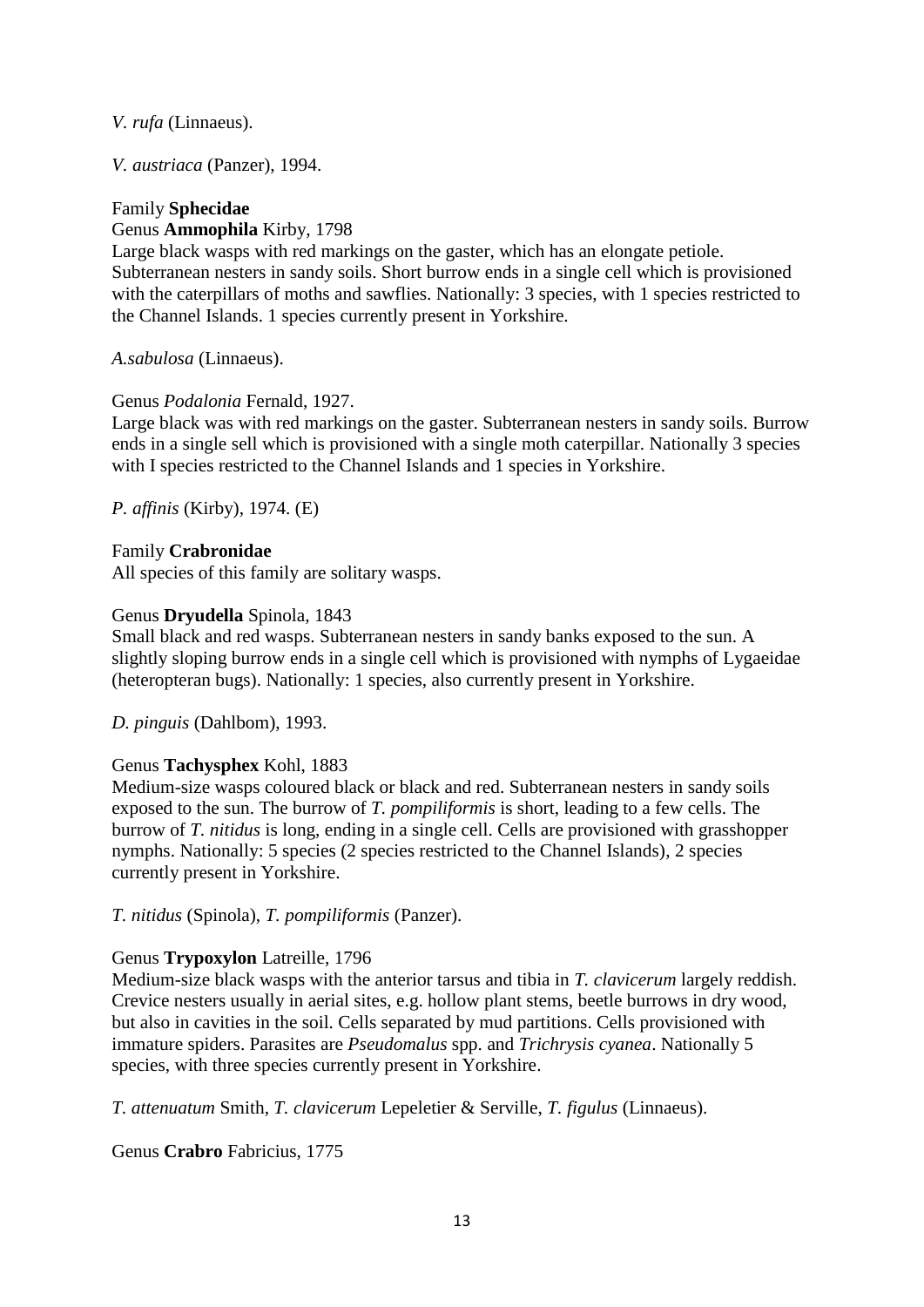Large black wasps with yellow bands on the gaster. Subterranean nesters usually in sandy soils fully exposed to the sun. The side branches of the burrow lead to several cells which are provisioned with flies. Nationally: 3 species, with 2 species currently present in Yorkshire.

*C. cribrarius* (Linnaeus), *C. peltarius* (Schreber).

### Genus **Crossocerus** Lepeletier & Brullé, 1834

Small to medium-size wasps. Usually black, but a few species have yellow markings. Nationally: 22 species.

# Subgenus **Crossocerus** s.str.

Usually subterranean nesters in sandy, sometimes clayey soils, but also in cavities in brickwork. Burrows lead to one (*C. ovalis, C. palmipes*), a few (*C. tarsatus*) or several (*C. pusillus, C. wesmaeli*) cells which are provisioned with small flies. 7 species currently present in Yorkshire.

*C. distinguendus* (Morawitz), *C. elongatulus* (Vander Linden), *C. ovalis* Lepeletier & Brullé, *C. palmipes* (Linnaeus), *C. pusillus* Lepeletier & Brullé, *C. tarsatus* (Shuckard), *C. wesmaeli* (Vander Linden).

# Subgenus **Blepharipus** Lepeletier & Brullé, 1835

Aerial nesters in hollow stems and rotten dry wood. Burrows lead to one or several cells which are provisioned with small flies, except for *C. annulipes* which are provisioned with hemipterans, and *C. walkeri* with mayflies. 8 species currently present in Yorkshire.

*C. annulipes* Lepeletier & Brullé, *C. capitosus* (Shuckard), *C. cetratus* (Shuckard), *C. leucostomus* (Linnaeus), *C. megacephalus* (Rossius), *C. nigritus* (Lepeletier & Brullé), *C. walkeri* (Shuckard).

*C. styrius* (Kohl), 1997.

# Subgenus **Ablepharipus** Perkins, 1913

Aerial nesters in decayed dry wood. Cells provisioned with small flies. 1 species currently present in Yorkshire.

*B. podagricus* (Vander Linden).

# Subgenus **Hoplocrabro** Thomson, 1874.

Subterranean nester in sandy soils. Cells usually provisioned with flies. 1 species currently present in Yorkshire.

*C. quadrimaculatus* (Fabricius).

#### Subgenus **Cuphopterus** Morawitz, 1864

Aerial nesters in decaying dry wood. Cells provisioned with flies. 2 species currently present in Yorkshire.

*C. binotatus* Lepeletier & Brullé, *C. dimidiatus* (Fabricius).

Genus **Ectemnius** Dahlbom, 1845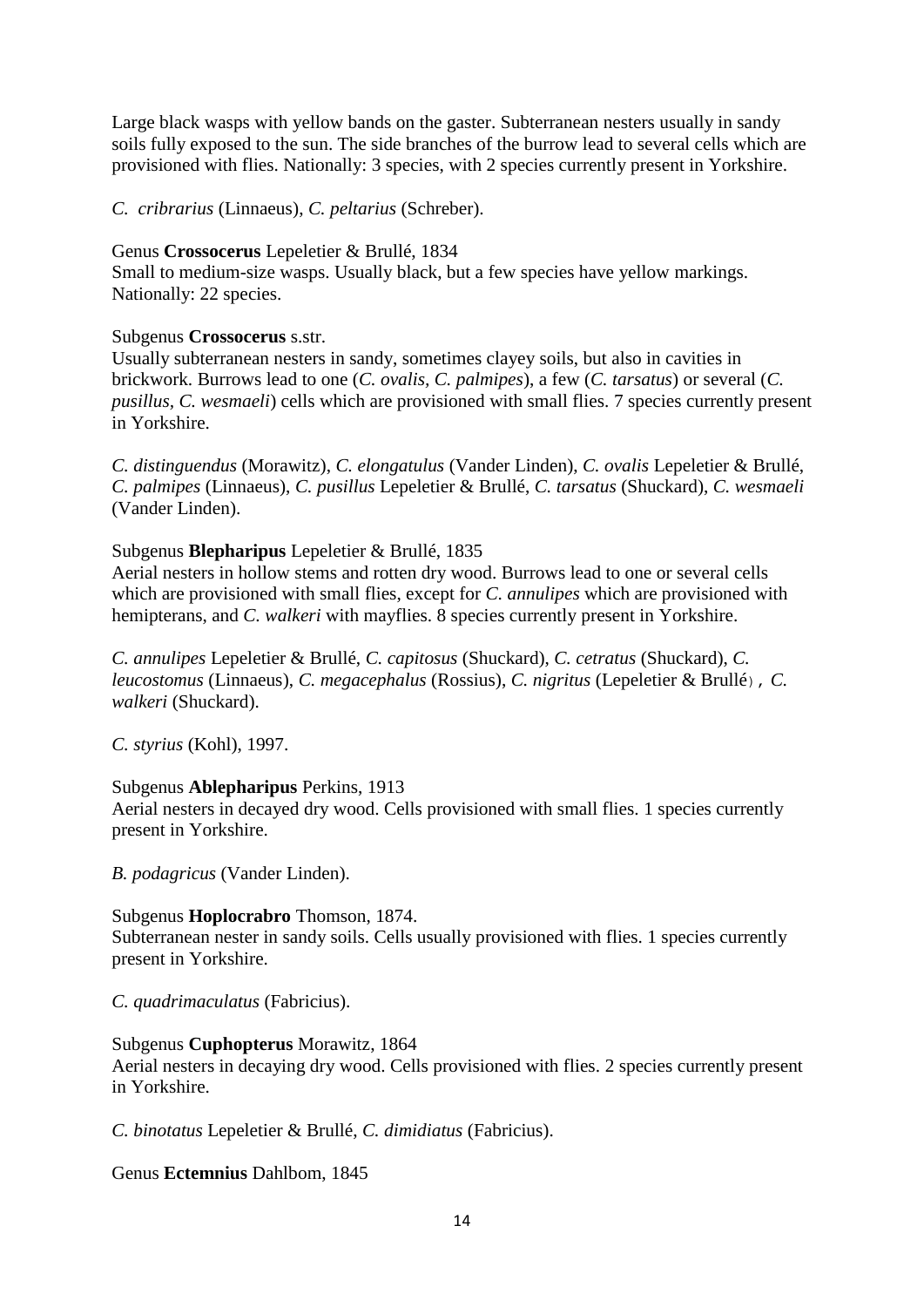Large black wasps with yellow markings. Aerial nesters in decaying dry wood. Burrow leads to several cells which are provisioned with flies. Nationally: 10 species, with 7 species currently present in Yorkshire.

*E. cavifrons* (Thomson), *E. cephalotes* (Olivier), *E. continuus* (Fabricius), *E. dives* (Lepeletier & Brullé), *E. ruficornis* (Zetterstedt), *E. sexcinctus* (Fabricius).

# *E. lapidarius* (Panzer), 1995, *E. lituratus* (1852) (E)

#### Genus **Lindenius** Lepeletier & Brullé, 1834

Medium-size black wasps with a slight bronze sheen and yellow markings. Subterranean nesters, usually in sandy soils. Burrows with several branches each ending in a cell. Cells provisioned with heteropteran bugs or flies. Nationally: 3 species, with 2 species currently present in Yorkshire.

# *L. albilabris* (Fabricius), *L. panzeri* (Van der Linden).

#### Genus **Entmognathus** Dahlbom, 1844

Small black wasps with restricted yellow markings. Subterranean nesters in sandy soils. Burrow with several branches each ending in a cell. Cells provisioned with larvae of chrysomelid beetles. Nationally: 1 species, also currently present in Yorkshire.

*E. brevis* (Vander Linden).

#### Genus **Rhopalum** Stephens, 1829

Small black wasps with reddish and yellow markings. Aerial nesters in hollow plant stems and beetle burrows in dry dead wood. Burrows lead to several cells which are provisioned mainly with small flies, but also homopteran bugs, psocids and psyllids. Nationally: 3 species, with 2 species currently present in Yorkshire.

#### *R. clavipes* (Linnaeus), *R. coarctatum* (Scopoli).

#### Genus **Oxybelus** Latreille, 1796

Small black wasps with ivory-white spots. Subterranean nesters usually in sandy soils. Cells provisioned with flies which are carried on the sting. Nationally: 3 species, with 1 species currently present in Yorkshire.

#### *O. uniglumis* (Linnaeus).

#### Genus **Mimumesa** Malloch, 1933

Medium-size black wasps. Aerial nesters in beetle holes in dry dead wood. Cells provisioned with homopteran bugs. Nationally: 5 species, with 1 species currently present in Yorkshire.

*M. dahlbomi* (Wesmael).

#### Genus **Mimesa** Shuckard, 1837

Medium-size black wasps with red markings on the gaster. Subterranean nesters in sandy soils. Burrow leads to several cells which are provisioned with homopteran bugs. Parasitized by *Elampus panzeri*. Nationally: 4 species, with 3 species currently present in Yorkshire.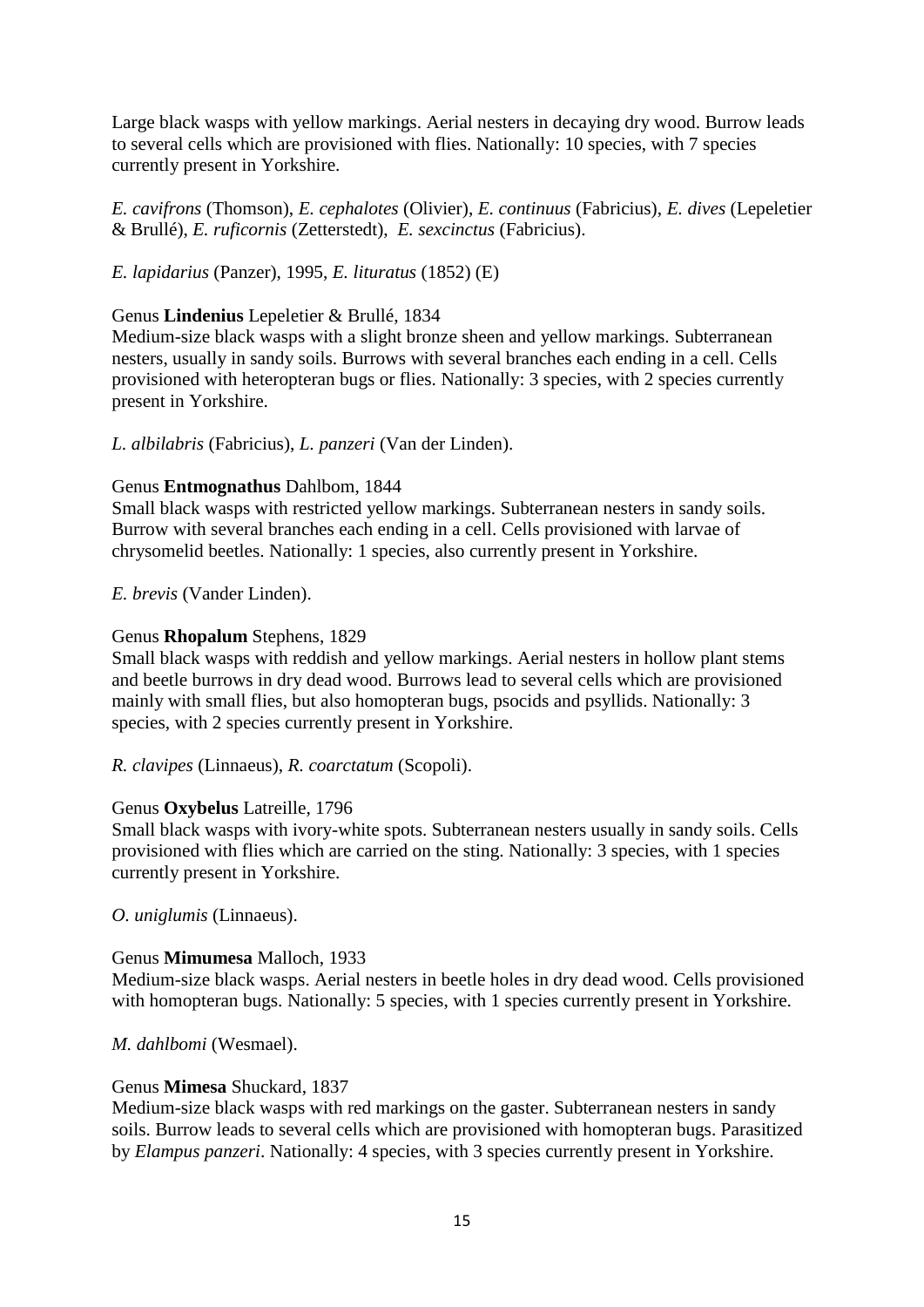*M. equestris* (Fabricius), *M. lutaria* (Fabricius).

*M. bicolor* (Jurine), 1979. (E)

# Genus **Psenulus** (Dahlbom, 1843)

Medium-size black wasps. Aerial nesters in plant stems and dry, decaying wood. Cells provisioned with homopteran bugs. Nationally: 3 species, with 2 species currently present in Yorkshire.

*P. concolor* (Dahlbom), *P. pallipes* (Panzer).

#### Genus **Spilomena** Shuckard, 1838

Very small black wasps. Aerial nesters in plant stems and beetle holes in dry dead wood. Cells provisioned with thrips and possibly aphids. Nationally: 4 species, with 3 species currently present in Yorkshire.

*S .differens*, Blüthgen, 1953, *S. troglodytes* (Vander Linden).

*S. beata* Blüthgen, 1953.

#### Genus **Stigmus** Panzer, 1805

Small black wasps. Aerial nesters in plant stems and beetle holes in dry dead wood. Tunnel leads to several cells which are provisioned with aphids. Nationally: 2 species, also currently present in Yorkshire.

*S. pendulus* Morawitz, *S. solskyi* Morawitz.

#### Genus **Pemphredon** Latreille, 1796

Medium-size black wasps. Aerial nesters in plant stems and beetle holes in dry dead wood. Tunnel leads to several cells which are provisioned with aphids. *Trichrysis cyanea* could be a parasite of *P. inornata* and *P. lethifera*. Nationally: 6 species, with 4 species currently present in Yorkshire.

*P. inornata* Say, *P. lethifera* (Shuckard), *P. lugubris* (Fabricius), *P. morio* (Vander Linden).

*P. austriaca* (Kohl), 1903. (E)

#### Genus **Diodontus** Curtis, 1834

Small to medium-size black wasps. Subterranean nesters in sandy soils. Burrows with side branches lead to several cells which are provisioned with aphids. Nationally: 4 species also currently present in Yorkshire.

*D. insidiosus* Spooner, *D. luperus* Shuckard, *D. minutus* (Fabricius), *tristis* (Vander Linden).

#### Genus **Passaloecus** Shuckard, 1837

Small black wasps. Aerial nesters in plant stems and beetle holes in dry dead wood. Cells are separated by resin, or more rarely, mud partitions. Cells provisioned with aphids. *P. corniger* steals prey from other *Passaloecus* nests. Nationally: 8 species, with 6 species currently present in Yorkshire.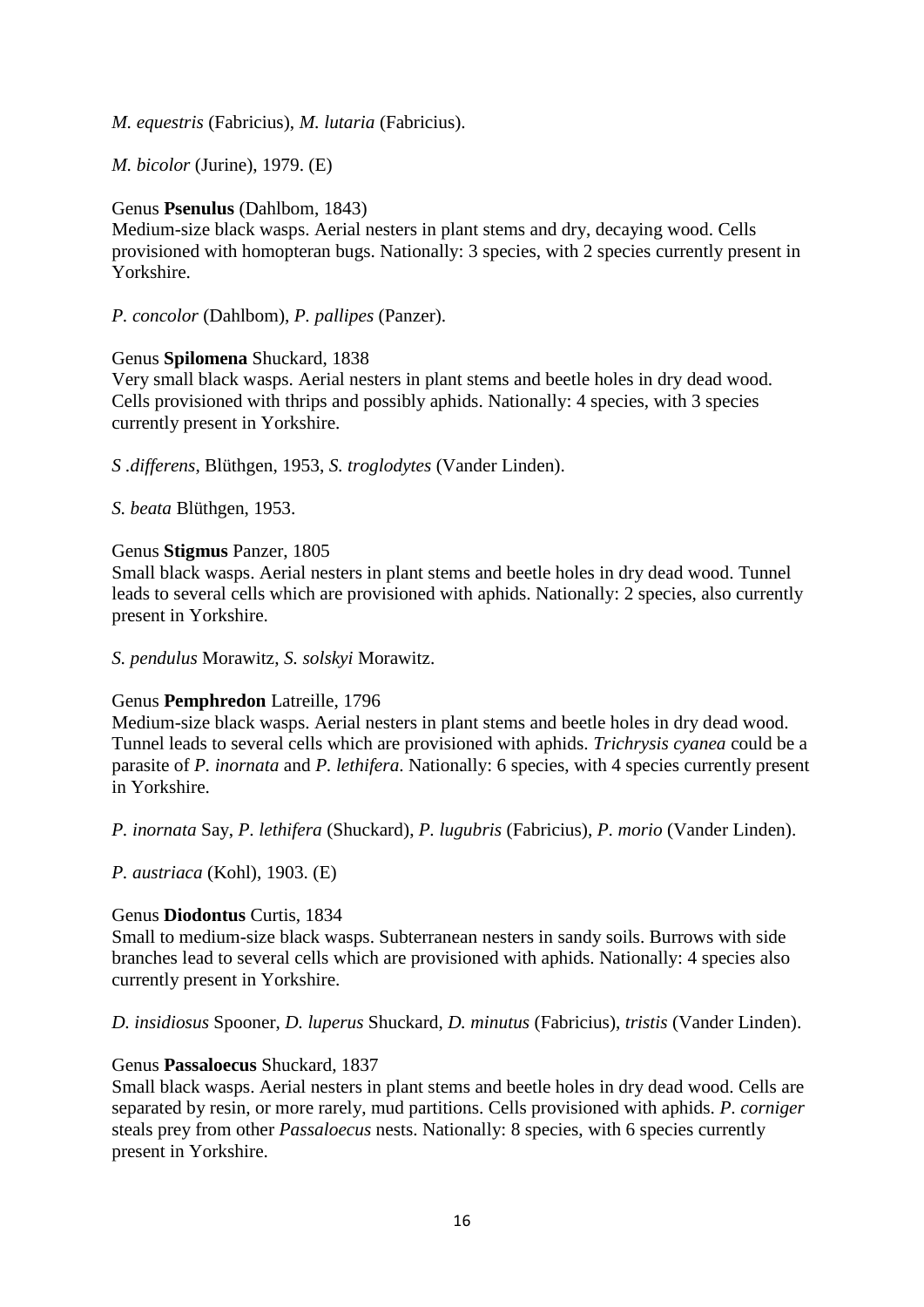*P. corniger* Shuckard, *P. eremita Kohl, P. gracilis* (Curtis), *P. insignis* (Vander Linden), *P. monilicornis* Dahlbom, *P. singularis* Dahlbom.

### Genus **Mellinus** Fabricius, 1790

Large black wasps with yellow or whitish-yellow markings. Subterranean nesters in sandy soils. Burrow leads to several cells which are provisioned with flies. Nationally 2: species (1 probably extinct). 1 species currently present in Yorkshire.

*M. arvensis* (Linnaeus).

*M. crabroneus,* (Thunberg) 1952. (E)

# Genus **Nysson** Latreille, 1796

Medium-size black wasps with yellow markings. Cleptoparasites laying an egg on the host's prey. The larva, on hatching, first destroys the host's egg. Nationally: 4 species, with 3 species currently present in Yorkshire.

*N. dimidiatus* Jurine, *N spinosus* (Forster), *N. trimaculatus* (Rossius).

# Genus **Gorytes** Latreille, 1804

Medium-size black wasps with yellow markings. Subterranean nesters in a variety of soil types. Burrow leads to several cells which are provisioned with froghopper nymphs. Nationally: 2 species, with 1 species currently present in Yorkshire.

*G. laticinctus,* (Lepeletier), *G. quadrifasciatus* (Fabricius).

# Genus **Harpactus** Shuckard, 1837

Medium-size black wasps with white markings and partially red gaster. Subterranean nesters in sandy soils. Burrow leads to several cells which are provisioned with froghoppers. Nationally: 1 species, also currently present in Yorkshire.

#### *H. tumidus* (Panzer).

#### Genus **Argogorytes** Ashmead, 1899

Large black wasps with yellow markings. Subterranean nesters in dry sunny situations. Burrow leads to several cells which are provisioned with froghopper nymphs. Nationally: 2 species, also currently present in Yorkshire.

*A. fargeii* (Shuckard), *A. mystaceus* (Linnaeus).

#### Genus **Cerceris** Latreille, 1802

Large black wasps with yellow markings. Subterranean nesters usually in sandy soils. Burrow leads to several cells which are provisioned with beetles, usually weevils, and solitary bees. Nationally: 6 species, with 2 species currently present in Yorkshire.

*C. arenaria* (Linnaeus), *C. rybyensis* (Linnaeus).

Genus **Philanthus** Fabricius, 1790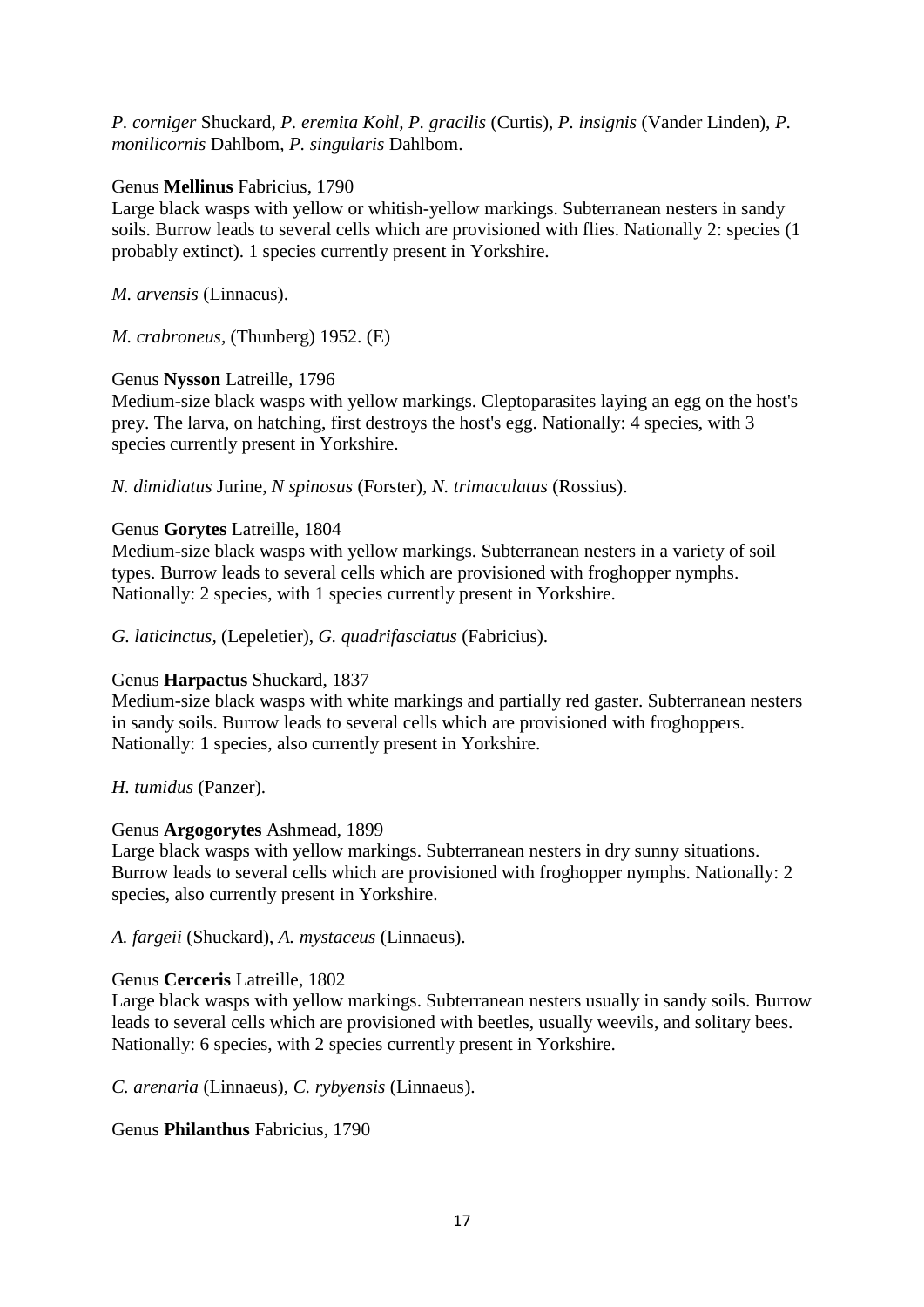Large wasps. Black with yellow markings. Subterranean nesters in sandy soils. Burrow leads to several cells which are provisioned with honey bee workers. Nationally: 1 species, also currently present in Yorkshire.

### *P. triangulum* Fabricius.

# **The solitary and social bees**

Like the solitary wasp species, females of solitary bees build and provision their nests which may be subterranean or aerial, or even in empty snail shells. Subterranean nesters may have specific requirements for their nest sites, e.g. banks or flat ground. Friable soil, often found in sandy soils but also dry clay or calcareous soils, is usually essential. The nest may consist of one or several cells. The cell walls are often of the surrounding material, e.g. soil or the *in situ* plant material, but may be lined with collected plant material, resin, mud or glandular secretions which harden to thin, cellophane-like, membranes. The larval food consists of nectar and pollen, sometimes with plant oils, and the cells are mass provisioned. The pollen is normally carried on specialised hairs on the propodeum, ventral gaster or hind legs, but sometimes in the crop of the female. Nectar is always carried in the crop. Some species collect pollen from a limited number of related plant species - these are called oligolectic bees. Others collect pollen from many plant species and are called polylectic species. When each cell is fully provisioned, an egg is laid and the cell sealed. There may be one or more generations each year. Several species are cleptoparasitic on other species of solitary bees. Some halictines are primitively eusocial. The queen rears a first brood, some of which, as adults, remain in the nest as workers and help the queen to rear a second brood of future queens and males.

#### Family **Colletidae**

#### Genus **Hylaeus** Fabricius, 1793

Solitary, small black hairless bees with short, blunt tongue, bilobed at the tip. Limited yellow or cream markings usually present on the head, thorax and legs. No hairs for carrying pollen, which is carried with nectar in the crop. Aerial nesters usually in dead stems, e.g. bramble, rose, dock, but also in crevices such as old beetle burrows and nail holes in wood, holes in walls and stones, and in crevices in the soil. *H. pectoralis* nests in old *Lipara* (Diptera) galls in *Phragmites* stems. Cells are arranged in a linear series and waterproofed by a cellophane-like material. Each cell with one egg which is laid on a semiliquid food store of pollen and nectar. One generation a year, usually overwintering as a diapausing prepupa. Usually polylectic for pollen sources. Nationally: 12 species, with 6 species currently present in Yorkshire.

*H. brevicornis* Nylander, *H. communis* Fabricius, *H. confusus* Nylander, *H. hyalinatus*, Smith, *H. pectoralis* Förster, *H. signatus* (Panzer).

#### Genus **Colletes** Latreille, 1802

Solitary, medium to large, hairy, short-tongued bees. The tongue is broad and bilobed at the tip. Cuticle black, sometimes reddish posteriorly on first tergum. Conspicuous pale posterior bands of dense decumbent hairs present on the gaster. Pollen carried mainly in scopa on the tibiae, femora and sides of propodeum. Subterranean nesters in soil, soft mortar of walls and soft sandstone. Often nests are in large aggregations in sandy banks e.g. *C. succinctus* on the North York Moors. Burrow usually straight leading to several cells. Each cell has either a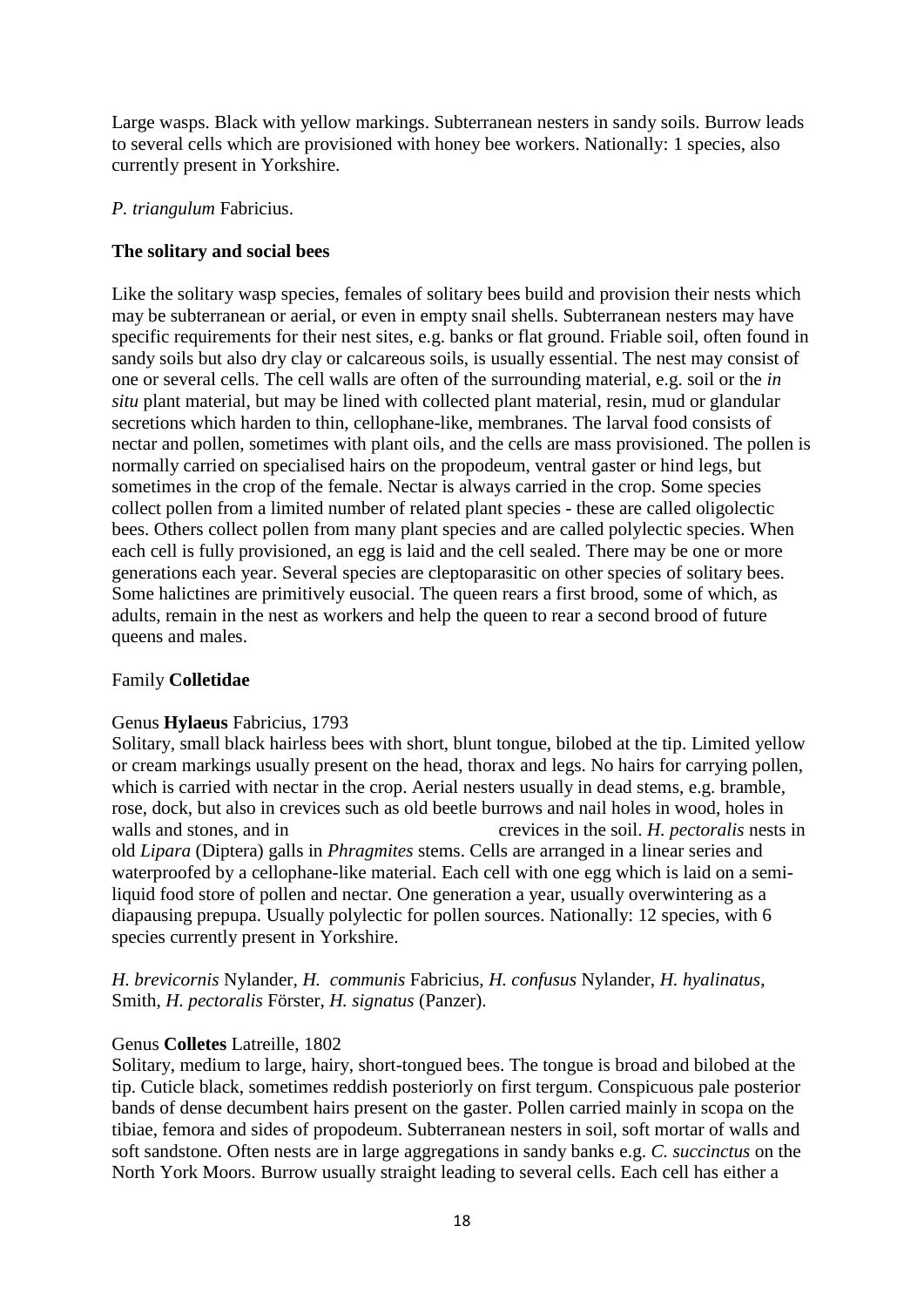short lateral burrow to the main burrow or main burrow terminating in a cluster of cells. Cells are lined and waterproofed with a cellophane-like material. The river bank at Beningbrough, Yorkshire with aggregations of *C. daviesanus*, becomes covered by flood water during the winter. Cells are provisioned with a semi-liquid store of pollen and nectar. The egg is attached to the upper wall of the cell. The cell is closed by a lid of cellophane-like material. One generation a year, generally passing the winter as a diapausing prepupa. Mainly oligolectic for pollen sources, e.g. *C. daviesanus* on Asteraceae, particularly *Tanacetum;* and *C. succinctus* mainly on *Erica* and *Calluna*. Bees of the genus *Epeolus* are cleptoparasitic on *Colletes*. Nationally: 9 species, with 5 species currently present in Yorkshire.

*C. daviesanus* Smith, *C. fodiens* (Geoffroy *in* Fourcroy), *C. halophilus* Verhoeff, *C. hederae* Schmidt & Westrich, *C. succinctus* (Linnaeus).

#### Family **Andrenidae**

#### Genus *Andrena* Fabricius, 1775

Solitary, small to large subterranean nesting bees with short pointed tongues. Generally the cuticle is black except for some males with yellow markings on the head and some species with red markings on the gaster. The hair may be coloured white, grey, yellow or black. Sometimes with white or cream-coloured hair bands on the gaster. Pollen-carrying hairs present on the lateral surfaces of the propodeum, hind coxa, trochanter, femur and tibia. Nests may be isolated from each other or close together as an aggregation. Generally a nest consists of an entrance leading to a main burrow with shorter lateral burrows, each ending in a cell or cluster of cells. Females of *A. scotica* may nest communally, with several females sharing a common entrance. The cells are lined with a wax-like substance. The pollen balls are smooth and more or less spherical. One egg is laid on each pollen ball. Most species have a single generation a year, although a few have two generations a year when seasonal dimorphism may be shown. Spring species over-winter as adults, whereas summer species over-winter as diapausing prepupae. The two sexes emerge more-or-less at the same time, the males a few days earlier than the females. Most species are polylectic, but some are oligolectic for pollen sources. Nationally 68 species (1 species restricted to the Channel Islands), with 36 species currently present in Yorkshire.

*A. angustior* (Kirby), *A. barbilabris* (Kirby), *A. bicolor* Fabricius, *A. chrysosceles,* (Kirby), *A. cineraria* (Linnaeus), *A. clarkella* (Kirby), *A. denticulata* (Kirby), *A. fucata* Smith, *A, fulva*  (Müller *in* Allioni), *A. fuscipes* (Kirby), *A. haemorrhoa* (Fabricius), *A. helvola* (Linnaeus), *A. humilis* Imhoff, *A. lapponica* Zetterstedt, *A. minutula* (Kirby), *A. nigriceps* (Kirby), *A. nigroaenea* (Kirby), *A. nitida* (Müller) *A. ovatula* (Kirby), *A. praecox* (Scopoli), *A. ruficrus* Nylander, *A. semilaevis, A. scotica* Perkins, Pérez), *A. subopaca* Nylander, *A. synadelpha*  Perkins, *A. tarsata* Nylander, *A. thoracica* (Fabricius), *A. tibialis* (Kirby),*A. varians* (Kirby), *A. wilkella* (Kirby).

*A. coitana* (Kirby), 1991; *A. falsifica* Perkins, 1924 (E) A*. labialis* (Kirby) (E), 1971; *A. labiata* Fabricius, 1945; *A. pilipes* Fabricius (E), 1950; *A. similis* Smith, 1994.

#### Genus **Panurgus** Panzer, 1806

Solitary medium-size to large, subterranean nesting, short-tongued bees. Cuticle coloured black. Pollen-carrying hairs on hind tibia. Females nest in loose aggregations in bare or sparsely vegetated soils. Entrance of nest leads to a main burrow with lateral burrows, each ending in a terminal cell. The cells are lined with a wax-like material. The pollen balls are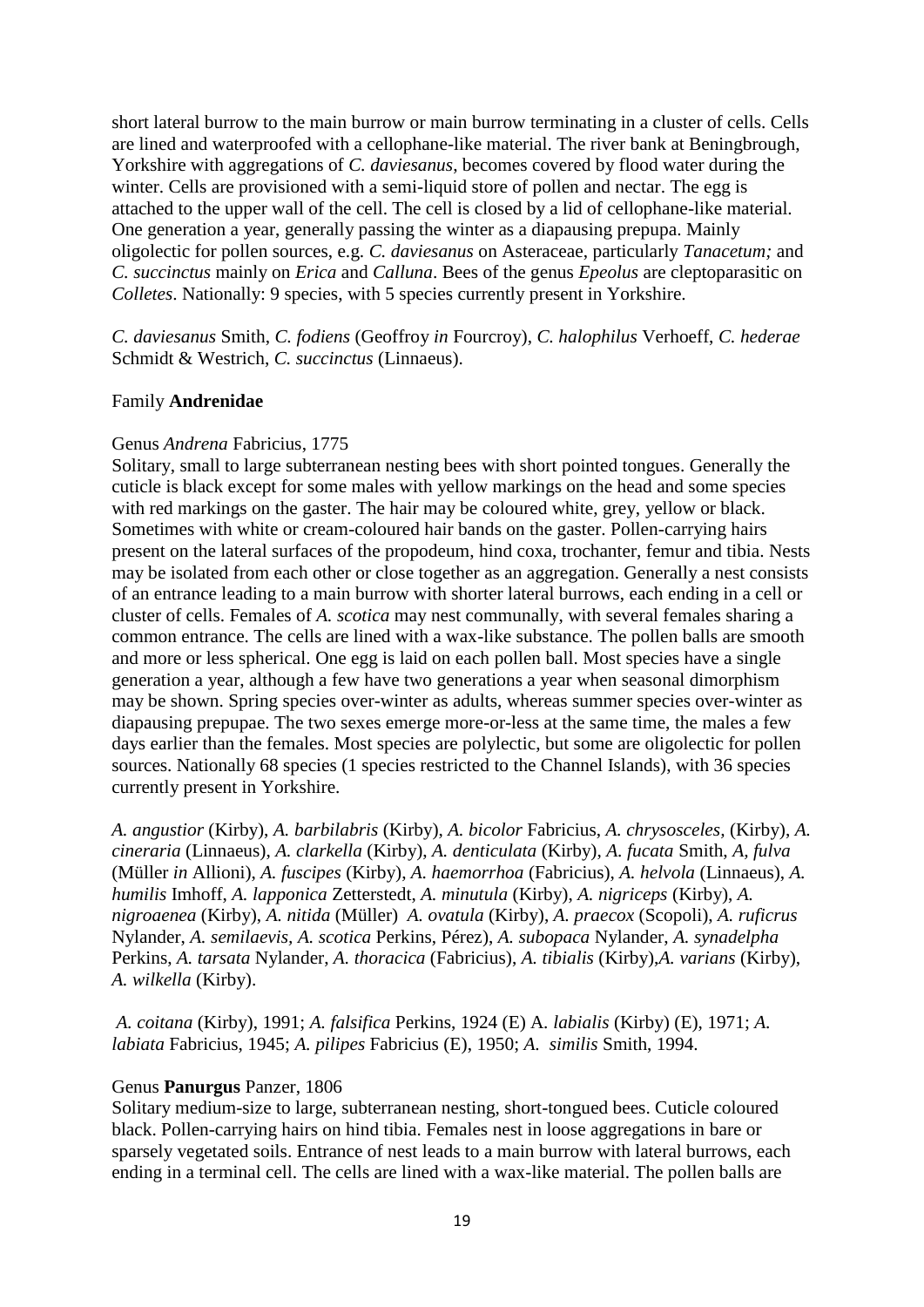smooth and more-or-less spherical. Overwinter as diapausing prepupae. Mainly oligolectic on yellow-flowered Asteraceae for pollen sources. Nationally: 2 species, with 1 species currently present in Yorkshire.

*P. banksianus* (Kirby). 1987. (E)

# Subfamily **Halictidae**

Subterranean-nesting species with short, pointed tongues which may be solitary or eusocial. For solitary species the female establishes a nest in the spring with the males and new females emerging in the summer. After mating the males die and the females overwinter as diapausing adults. Eusocial species rear two broods a year. The first of these is reared by the queen, after which some workers remain in the nest to help the queen rear a second brood of males and new queens.

# Genus **Halictus** Latreille, 1804

Small to large bees. Cuticle of some species, e.g. *H. rubicundus*, black, but metallic bronzygreen for other species, e.g*. H. tumulorum*. Gaster often with posterior white hair bands. Pollen-carrying hairs on the hind femur and tibia. Nest in aggregations. *H. rubicundus* and *H. tumulorum* may be solitary or eusocial. Nationally: 8 species (2 species restricted to the Channel Islands), with 2 species currently present in Yorkshire.

*H. rubicundus* (Christ), *H. tumulorum* (Linnaeus).

Genus **Lasioglossum** Curtis, 1833 Small to medium-sized bees.

# Subgenus **Lasioglossum** s.str.

Probably all solitary species. Cuticle black. Polylectic for pollen sources. Nationally: 8 species, with 1 species currently present in Yorkshire.

*L. lativentre*, (Schenck) *L. leucozonium* (Schrank).

*L. laevigatum* (Kirby), 1966 (E); *L. quadrinotatum* (Kirby), 1935, (E)

#### Subgenus **Evylaeus** Robertson, 1902

Cuticle black. Solitary (e.g*. L. fulvicorne, L. nitidiusculum, L. rufitarse, L. villosulum*) and eusocial (*L. albipes, L. calceatum*) species, although *L. calceatum* can also be a solitary species. All species probably polylectic for pollen sources. Nationally: 20 species (1 species restricted to the Channel Islands), with 9 species currently present in Yorkshire.

*L. albipes* (Fabricius), *L. calceatum* (Scopoli), *L. fratellum* (Pérez), *L. fulvicorne* (Kirby), *L. minutissimum*, (Kirby), *L. nitidiusculum* (Kirby), *L. punctatissimum* (Schenck), *L. rufitarse* (Zetterstedt), *L. villosulum* (Kirby).

*L. parvulum* (Schenck), 1907 (E); *L. pauxillum* (Schenck), 1987 (E).

#### Subgenus **Dialictus** Robertson, 1902

Cuticle bronzy-green or blue. Probably solitary, but some may be eusocial. Probably polylectic for pollen sources. Nationally: 4 species, also currently present in Yorkshire.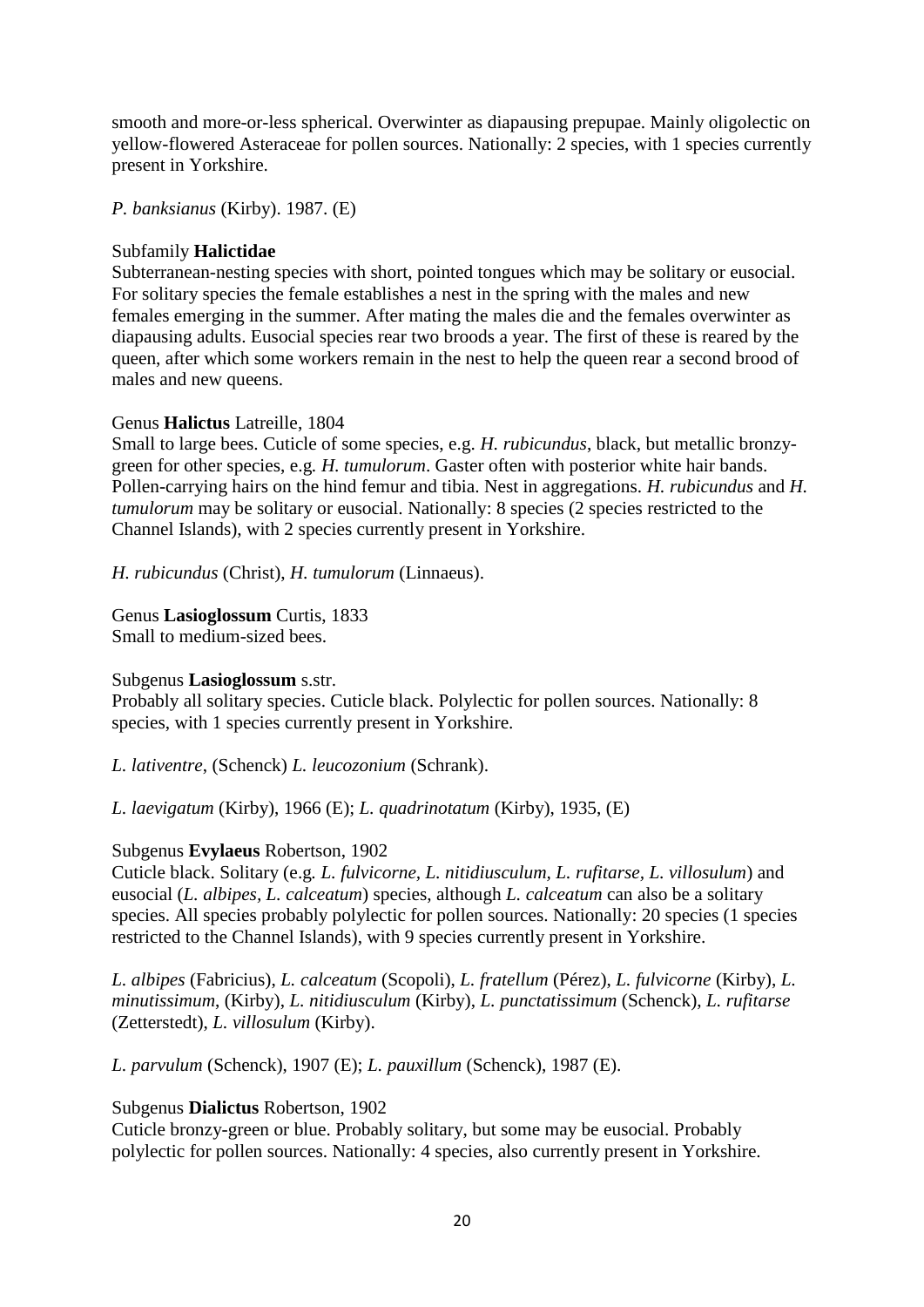*L. cupromicans* (Pérez), *L. leucopus* (Kirby), *L. morio* (Fabricius), *L. smeathmanellum* (Kirby).

# Genus **Sphecodes** Latreille, 1804

Small to medium-size cleptoparasitic bees usually on *Halictus* and *Lasioglossum. S. pellucidus* is a cleptoparasite of *Andrena barbilabris* and *S. rubicundus* on *A. labialis*. Sparsely hairy with black cuticle usually with red marks on the gaster. Females lack pollencarrying hairs. The female enters the cell of its host and destroys the host's egg. Then she lays an egg on the pollen ball. Nationally: 17 species (1 species restricted to the Channel Islands), with 10 species currently present in Yorkshire.

*S. crassus* Thomson, *S. ephippius* (Linnaeus), *S. ferruginatus* von Hagens, *S. geoffrellus* (Kirby), *S. gibbus* (Linnaeus), *S. hyalinatus* von Hagens, *S. monilicornis* (Kirby), *S. pellucidus* Smith, *S. puncticeps* Thomson, *S. reticulatus* Thomson.

*S. miniatus* von Hagens, 1951. (E)

# Subfamily **Melittidae**

Pointed short-tongued solitary bees. Nationally: 6 species in 3 genera.

# Genus **Melitta** Kirby, 1802

Medium-size to large, subterranean-nesting, solitary bees. Black with white or tawny hair bands on the gaster. Claw-joint thickened. Pollen carrying hairs on the hind tibia and basitarsus. The main burrow leads to lateral burrows each ending in a cell. Pollen ball firm. Winter passed as a diapausing larva enclosed in a cocoon. Females oligolectic for pollen sources, e.g. *M. leporina* on clovers and vetches (Fabaceae). Nationally: 4 species, with 1 species currently present in Yorkshire.

#### *M. leporina* (Panzer).

#### Subfamily **Megachilidae**

Long-tongued solitary bees with a rectangular labrum. Pollen carrying hairs present on the ventral gaster except for the cleptoparasitic species. Nationally: 39 species (1 species restricted to the Channel Islands) in 9 genera.

#### Genus **Anthidium** Fabricius, 1804

A large solitary bee found in a wide variety of habitats including gardens. Black with gold spots on the gaster. Large males defend clumps of flowers used as food sources by the females. The large male attempts to mate with the foraging females. Small males move around the outside of the territories and attempt to steal matings from the large males. Aerial nests in dead wood, hollow stems and crevices in mortar. Cell walls and plugs to the cells formed from long silky plant hairs, hence the name of this bee as the 'wool-carder' bee. Nationally: 1 species also currently present in Yorkshire.

*A. manicatum* (Linnaeus).

Genus **Stelis** Panzer, 1806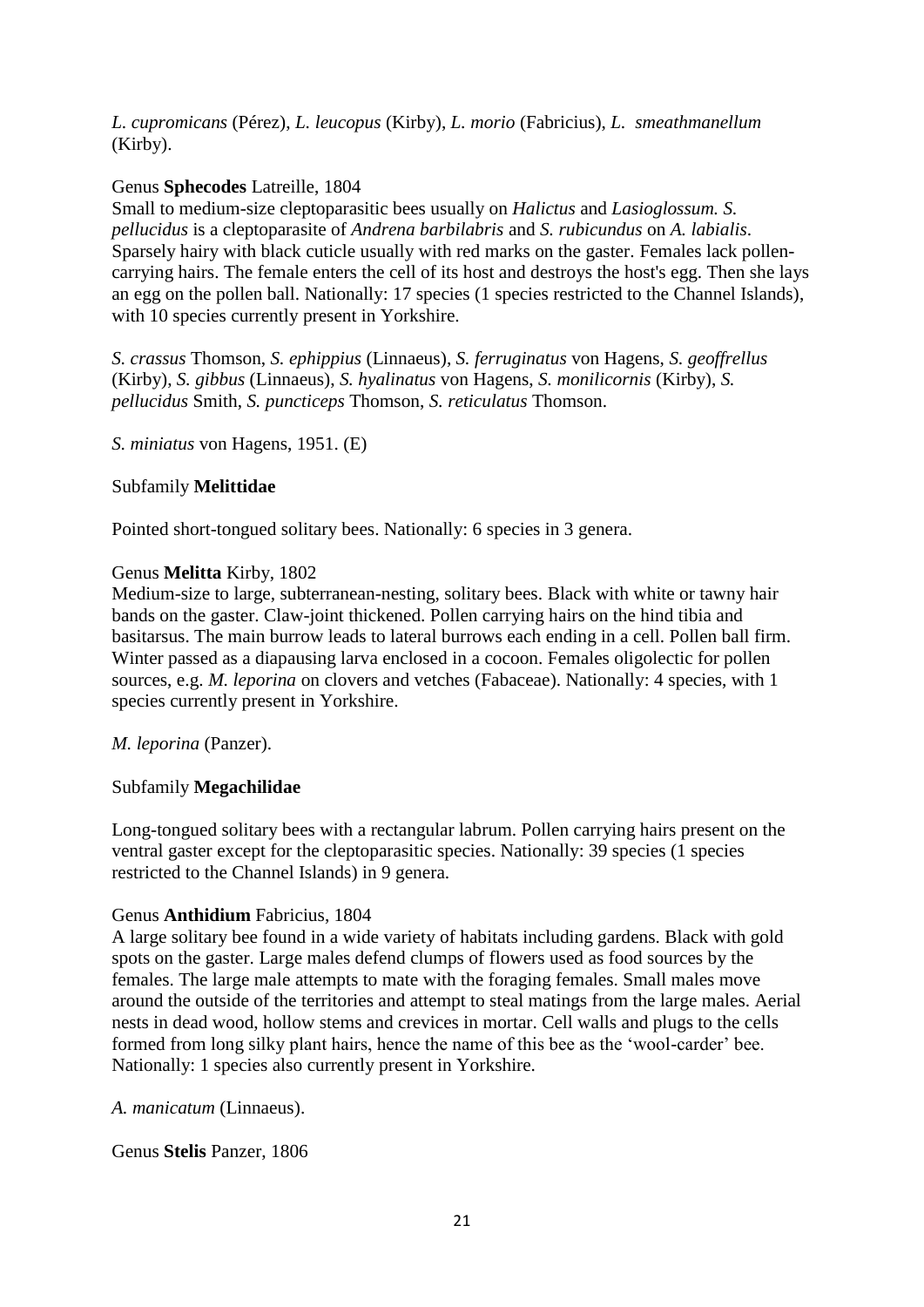Small to medium-size cleptoparasites on *Anthidium, Hoplitis* and *Heriades*. Black or brown, sometimes with paler hair bands or pale markings on the gaster. After finding the nest of the host, the female returns repeatedly to place an egg in each cell before the cell is closed. The larvae destroy the egg or young larva of the host. Nationally 4 species with 1 species currently present in Yorkshire.

# *S. punctulatissima* (Kirby).

#### Genus **Chelostoma** Latreille, 1808

Small to medium-size black bees with elongated bodies. *C. florisomne* has white hair bands on the gaster. Aerial nesters in holes in dead wood and stems. Cells arranged linearly, separated by partitions of mud and sand grains stuck together by salivary secretions or nectar. Females oligolectic for pollen sources, e.g. *C. florisomne* on *Ranunculus*. Nationally: 2 species, with 1 species currently present in Yorkshire.

# *C. florisomne* (Linnaeus).

# Genus **Osmia** Panzer, 1808

Medium-size to large bees with unmarked black or metallic brown-green or blue cuticle. Aerial nesters in crevices. *O. caerulescens* and *O. leaiana* nest in wooden posts and mortar walls using chewed leaf pulp (leaf mastic) for the cell walls and partitions. *O. rufa,* besides nesting in wooden posts and mortar walls, also nests in snail shells and burrows in vertical soil banks, using mud for the cell walls and partitions. Females polylectic for pollen sources. Usually one generation a year. Overwinter as diapausing adults. Nationally: 11 species, with 3 species currently present in Yorkshire.

*O. bicornis* (Linnaeus), *O. caerulescens* (Linnaeus), *O. leaiana* (Kirby). *O. spinulosa* (Kirby).

#### Genus **Megachile** Latreille, 1802

Medium-size to large bees. Black, sometimes with white or cream hair bands on the gaster. Usually crevice nesters in aerial situations, e.g. decaying wood, woody stems, old masonry, but also in crevices under stones and in the soil. *M. circumcincta* is a subterranean nester in firm sandy soils. Females polylectic (e.g. *M. centuncularis, M. ligniseca, M. willughbiella*) or probably polylectic (e.g. *M. circumcincta, M. versicolor*) for pollen sources. The cells are made from cut pieces of leaves, or sometimes petals. Rectangular pieces are cut for the side walls and circular pieces for the end walls of the cell. Provisions are a semi-liquid mixture of pollen and nectar. One generation a year. Overwinter as diapausing prepupae within cocoons. Nationally: 8 species, with 6 species currently present in Yorkshire.

# *M. centuncularis* (Linnaeus), *M. circumcincta* (Kirby), *M. leachella* Cutis, *M. ligniseca* (Kirby), *M. versicolor* Smith, *M. willughbiella* (Kirby).

# Genus **Coelioxys** Latreille, 1809

Medium-size, relatively hairless bees with prominent white hair bands or spots on some of the gaster. The gaster is pointed in the female. Cleptoparasites on species of *Megachile* and *Anthophora*. A female cuts a slit in the host's cell, through which an egg is laid. The enormous curved jaws of the first instar larva are used to destroy the egg or young larva of the host. Later instars have normal size mandibles and feed on the host's provisions. Overwinter as prepupae in a cocoon. One generation a year. Nationally: 8 species (with 1 species restricted to the Channel Islands), with 4 species currently present in Yorkshire.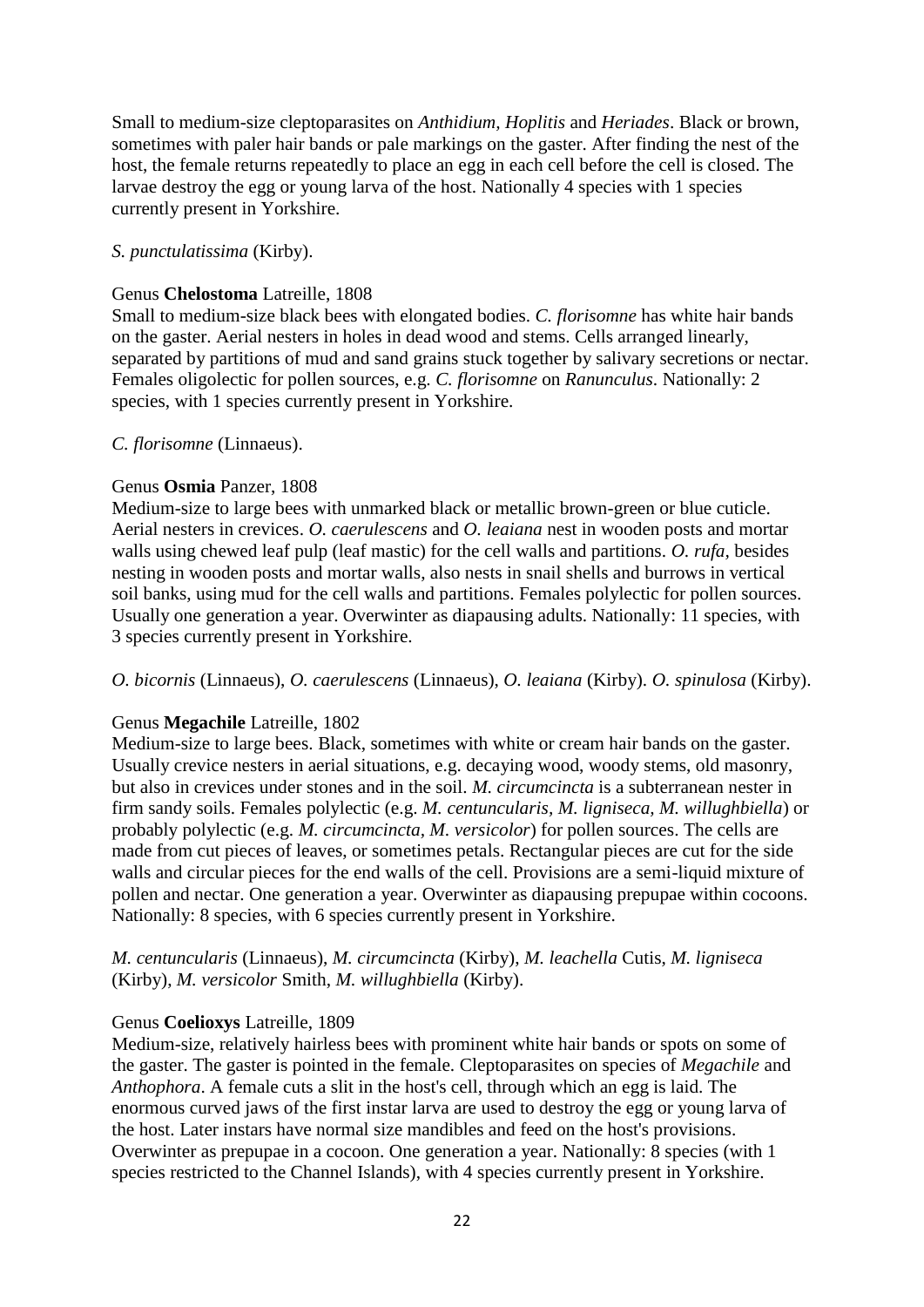*C. elongata* Lepeletier, *C. inermis* (Kirby), *C. rufescens* Lepeletier & Serville.

*C. quadridentata* (Linnaeus), 19421. (E)

# Family **Apidae**

Long-tongued solitary bees. Nationally: 71 species (including 4 species restricted to the Channel Islands) in 9 genera.

# Genus **Nomada** Scopoli, 1763

Small to medium-size bees. Body sparsely hairy and cuticle marked with combinations of yellow,

red and black bands or spots. Cleptoparastic usually on species of *Andrena*. The female enters the open cell of the host and inserts its egg into the wall of the cell. The first instar larva kills the egg or young larva of the host with its large sickle-shaped mandibles. Afterwards the provisions are eaten. Pupae are not enclosed within a cocoon. May have one generation (e.g. *N. obtusifrons, N. roberjeotiana, N. rufipes*) or two generations (e.g. *N. fabriciana, N. flavoguttata*) a year. Sometimes the second generation has a very much reduced population (e.g. *N. goodeniana, N. marshamella*). Some species, usually with one generation a year, may persist into August (e.g. *N. lathburiana, N. panzeri, N. ruficornis, N. striata*); perhaps these later populations represent a partial second generation. Nationally: 32 species (including 4 species restricted to the Channel Islands), with 16 species currently present in Yorkshire.

*N. fabriciana* (Linnaeus), *N. flava* Panzer, *N. flavoguttata* (Kirby), *N. flavopicta* (Kirby), *N. fulvicornis* Fabricius, *N. goodeniana* (Kirby), *N. integra* Brullé, *N. lathburiana* (Kirby), *N. leucophthalma* (Kirby), *N. marshamella* (Kirby), *N. panzeri* Lepeletier, *N. robertjeotiana* Panzer, *N. ruficornis* (Linnaeus), *N. rufipes* Fabricius, *N. striata* Fabricius.

#### *N. obtusifrons* Nylander,1991

#### Genus **Epeolus** Latreille, 1802

Medium-size bees cleptoparasitic on species of *Colletes*. Cuticle black with the thorax and gaster having conspicuous areas of white or cream-coloured patches of dense, very short hairs. The female enters an open cell and inserts an egg into the wall of the cell. The first instar larva, with its long curved mandibles, destroys the host's egg. The provisions are then eaten. No cocoon is spun. One generation a year. Nationally: 2 species, also currently present in Yorkshire.

# *E. cruciger* (Panzer), *E. variegatus* (Linnaeus).

#### Genus **Anthophora** Latreille, 1803

Large bees. Black cuticle except the front of the male head which is yellow-marked. *A. plumipes* is usually a subterranean nester, but it also nests in old crumbling masonry. Nests usually of two or more burrows which end in short lengths of consecutively-arranged cells. Adults emerge from pupae in the late summer but remain in their cells until the following spring. *A. furcata* nests in dead wood. Nests usually consist of two or more parallel galleries. Cells formed from enlarging a part of a gallery. Overwinter as prepupae in cocoons. One generation a year. Nationally: 5 species, with 2 species currently present in Yorkshire.

*A. furcata* (Panzer), *A. plumipes* (Pallas).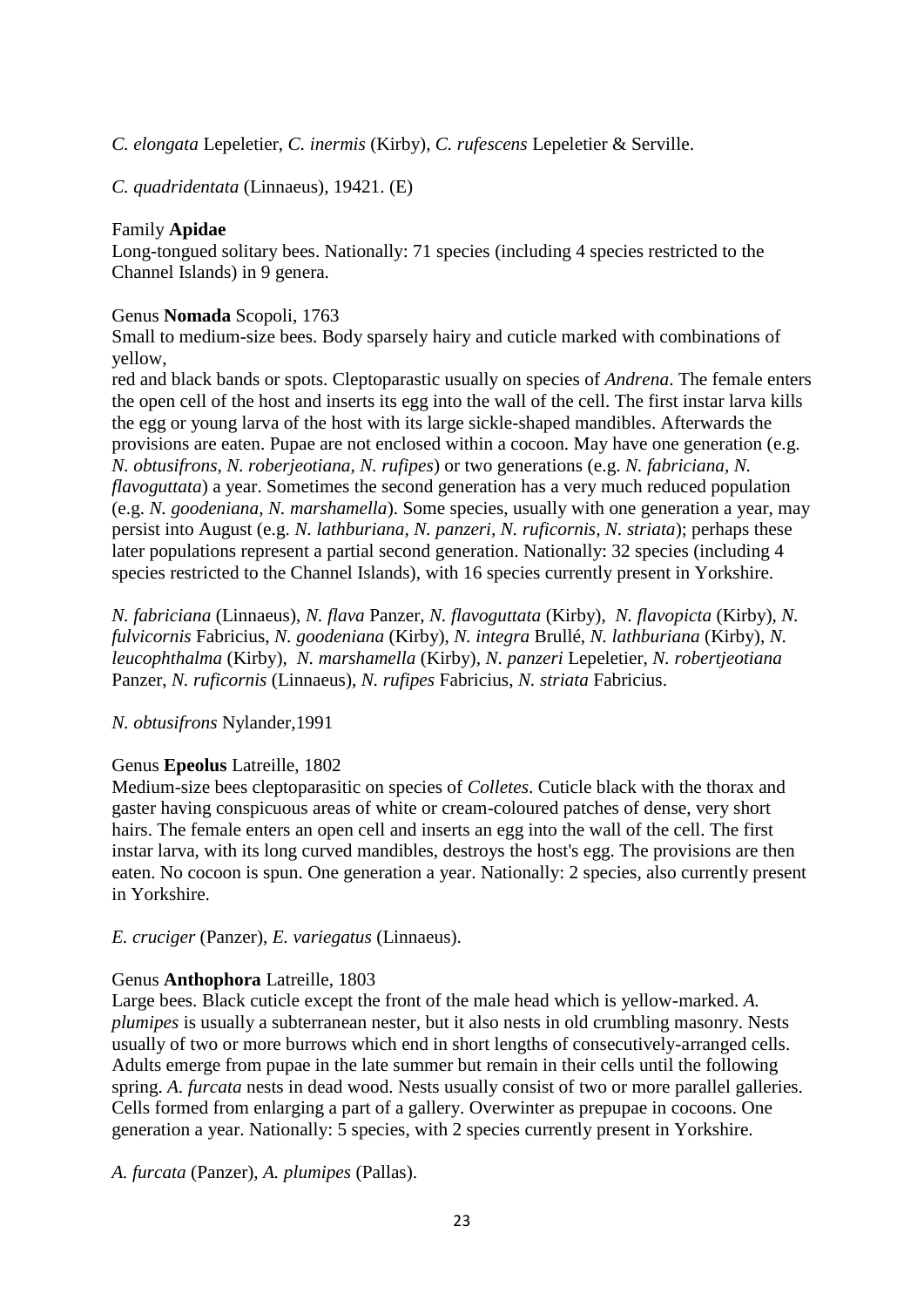#### Genus **Melecta** Latreille, 1802

Large cleptoparasitic bees on species of *Anthophora*. Black cuticle, often with distinct lateral patches of white hairs on some gaster segments. Female digs into the nest of its host and makes a small hole through the cell wall through which an egg is laid. The egg is laid on the inside of the wall of the cell. The hole in the cell is repaired with mud and the burrow entrance is re-plugged with soil. The first instar larva, with its long sickle-shaped mandibles, destroys the host's egg and other *Melecta* eggs or young larvae. The provisions are then eaten. Pupation occurs within cocoons. *M. albifrons* overwinter as adults within the cells of its host. One generation a year. Nationally: 2 species, 1 probably extinct, with 1 species currently present in Yorkshire.

#### *M. albifrons* (Forster).

The advanced eusocial bees of the family Apidae consist of the bumble bees and the honeybee. The bumble bees have an annual life-cycle very similar to that of social wasps. Queen bumble bees overwinter in subterranean burrows, in leaf litter or under bark. In the spring, according to the species, the queen initiates a nest either underground usually in an abandoned small mammal burrow, or at the surface of the ground under dry leaf litter. The queen makes a space in the nesting material of the small mammal or in the leaf litter and then builds a honey pot from wax secreted beneath her gastral sterna. She fills the honey pot with regurgitated nectar. Some eggs are then laid on a mass of pollen which is surrounded by a wax cell. The queen incubates the cell by lying across it. The larvae are progressively fed on a pollen-nectar mixture, the wax cell being gradually enlarged to accommodate the growing larvae. The first adults are workers which build further cells and forage for food. Some species, called `pocket-makers', build wax pockets near the base of the wax cell into which the foragers deposit their loads of pollen to feed the larvae. This diet is supplemented by a pollen-nectar mixture regurgitated to the larvae through a small hole in the cell. In other species, called `pollen-storers', the foraged pollen is stored in empty pupal cocoons or specially built wax cylinders. A pollen-nectar mixture is squirted into the larval cell through a hole in the wax covering. Further wax cells make an irregular-shaped nest. At pupation the larvae spin a silken cocoon. The wax from the cell is then removed and used to build further cells. Several species are social parasites; the cuckoo queen enters the colony of its host, kills the queen and uses the workers to rear new cuckoo queens and males. No cuckoo workers are reared. Queens of non-cuckoo bumble bee species, like the social wasps, also usurp colonies of the same, or different, species.

#### Genus **Bombus** Latreille, 1802

Large, hairy bumble bees which are eusocial except for subgenus *Psithyrus* which are social parasites on other bumble bees. Hair usually black with yellow, red, white or tawny bands. Pollen carried in the corbicula on the hind legs. Usually polylectic for pollen sources. *B. monticola* is associated with *Vaccinium* flowers on mountains and moorlands. *B. magnus* is associated with heather moorlands and *B. jonellus* with heaths and moors. Colonies vary from small (30-50 workers) to large (200 or more workers). Usually one generation a year with the fertilised queen overwintering. *B. pratorum, B. jonellus* and *B. hortorum* may have two generations a year. Parasitized by *Mutilla europaea*. Nationally: 25 species, with 17 species currently present in Yorkshire.

*B. cryptarum* (Fabricius), *B. hortorum* (Linnaeus), *B. hypnorum* (Linnaeus), *B. jonellus*  (Kirby), *B. lapidarius* (Linnaeus), *B. lucorum* (Linnaeus) s.l., *B. magnus* Vogt, *B. monticola*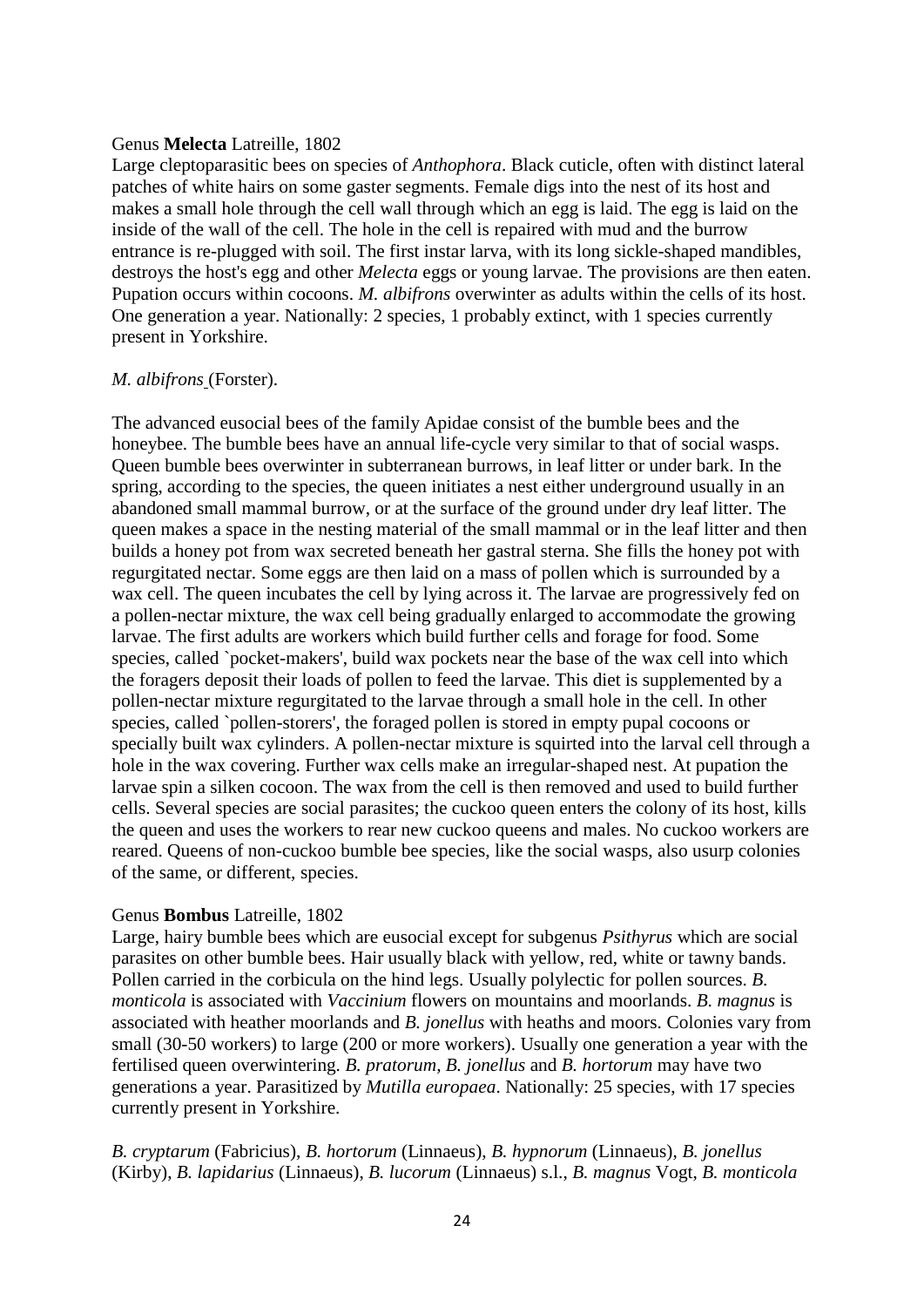Smith, *B. muscorum* (Linnaeus),*B. pascuorum* (Scopoli), *B. pratorum* (Linnaeus), *B. terrestris* (Linnaeus).

*B. barbutellus* (Kirby), *B. bohemicus* (Seidl), *B. campestris* Panzer), *B. rupestris* (Fabricius), *B. sylvestris* (Lepeletier), *B. vestalis* (Geoffroy *in* Fourcroy).

*B. distinguendus* Morawitz, 1974 (E); *B. humilis* Illiger, 1968 (E); *B. ruderarius* (Müller), 1987 (E); *B. ruderatus* (Fabricius), 1954 (E); *B. soroeensis* (Fabricius), 1975 (E); *B. subterraneus* (Linnaeus), 1935 (E); *B. sylvarum* (Linnaeus), 1951. (E)

Genus *Apis* Linnaeus, 1758.

*A. mellifera* – Honeybee.

Further natural history information to about British aculeates is given in Gauld & Bolton (1996). Nixon (1954), Andrewes (1969) Michener (2000). O'Neill (2001) and Danforth *et al,*  give more detailed information about the wasps and bees, particularly the solitary species. Keys to bee species are given in Else & Edwards (2018) and Falk (2015), to solitary wasps in Yeo & Corbet (1983), and Pomolidae in Day (1988). Of the social species the ants are considered in Brian (1977) and Skinner & Allen (1996) with keys to species, the social wasps by Spradbery (1973) , Edwards (1980) with keys to species and Archer (2012) and the bumble bees by Alford (1975) and Prŷs-Jones & Corbett (1987), both with keys to species.

**Alford, D.V.** 1975. *Bumblebees*. London: Davis-Poynter.

**Andrewes, C.** 1969. *The lives of bees and wasps*. London: Chatto & Windus.

**Archer, M.E.** 2012. *Vespine Wasps of the World* Siri Scientific Press, Manchester.

**Bohart, R.M. & Menke, A.S**. 1976. *Sphecid wasps of the world. A Generic Revision*. University of California Press, California.

**Brian, M.V.** 1977. *Ants.* London: Collins.

**Danforth, B.N., Minckley, R.L. & Neff, J.L** 2019. *The Solitary Bees* Princeton University Press, Princeton & Oxford.

**Day, M.C.** 1988**.***Spider wasps, Handbooks for the identification of British Insects Vol. 6, Part 4.* 

**Edwards, R.** 1980**.** *Social Wasps. Their biology and contro*l. East Grinstead : Rentokil Limited.

**Else, G.R. & Edwards, M.** 2018**.** *Handbook of Bees of the British Isles, Vol. 1 & 2.* **Falk, S**. 2015**.** *Field Guide to the Bees of Great Britani and Ireland.*

**Gauld, I. & Bolton, B**., eds. 1996. *The Hymenoptera*. Oxford University Press.

**Kunz, P.X.** 1994. Die Goldwespen (Chrysididae) Baden Württembergs. *Beihefte zu den Veröffentlichungen für Naturschutz und Landscaftspflege in Baden-Württembergs* **77**: 1-188.

**Michener, C.D.** 2000. *The Bees of the World*. Baltimore: Johns Hopkins University Press.

**Morgan, D.** 1984. *Cuckoo Wasps. (Hymenoptera, Chrysididae).* Handbooks for the

Identification of British Insects 6 (5). London: Royal Entomological Society.

**Nixon, G.** 1954. *The world of bees*. London: Hutchinson.

**O'Neill, K.M.** 2001. *Solitary Wasps. Behavior and Natural History*. Cornell University Press.

**Prŷs-Jones, O.E. & Corbet, S.A.** 1991. *Bumblebees*. (Naturalists' handbooks, 6) Second edition, revised. Slough: Richmond Publishing Co. Ltd.

**Skinner, G.J. & Allen, G.W.** 1996. *Ants*. Naturalists' Handbooks. 24. Slough: Richmond Publishing Co. Ltd.